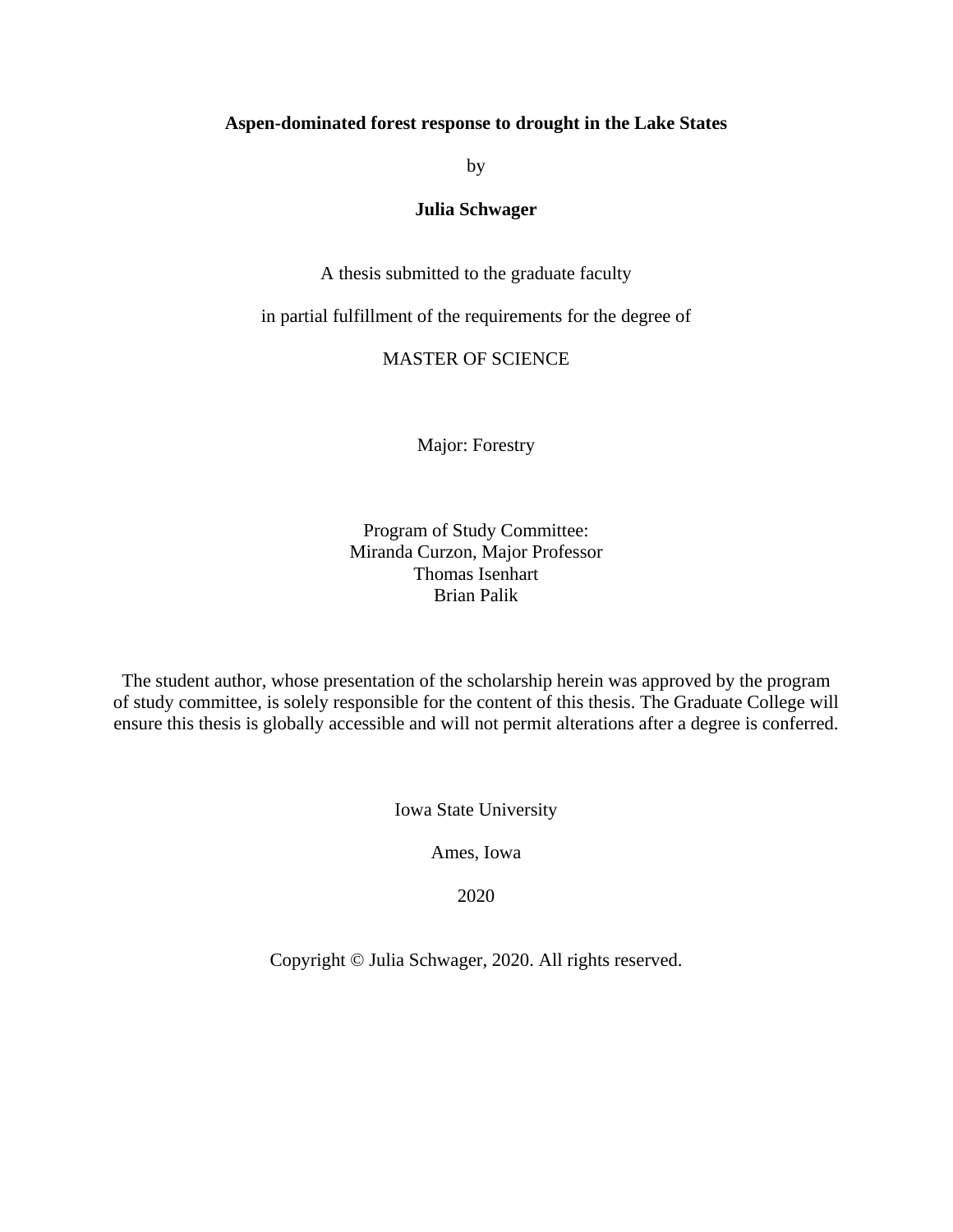# **DEDICATION**

To my family and friends, I would like to extend my deepest gratitude for your unwavering support over the last 2.5 years. Thank you for cheering me on and always believing in me. I am especially indebted to Michael, who walked alongside me every step of the way, even when we were separated by several states and a mountain range or two.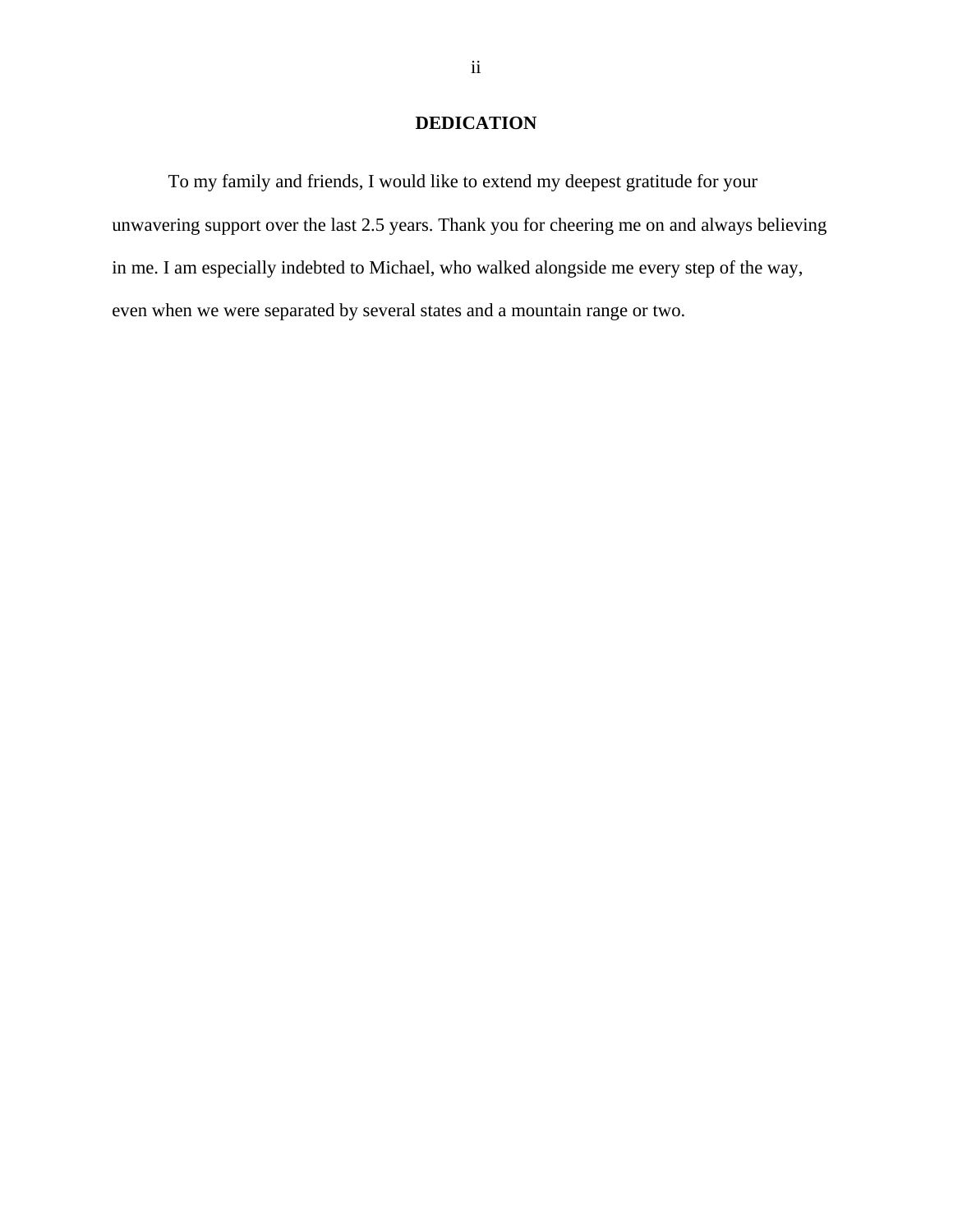# **TABLE OF CONTENTS**

|                                                                   | Page |
|-------------------------------------------------------------------|------|
|                                                                   |      |
|                                                                   |      |
|                                                                   |      |
|                                                                   |      |
|                                                                   |      |
| CHAPTER 2. ASPEN-DOMINATED FOREST RESPONSE TO DROUGHT IN THE LAKE |      |
|                                                                   |      |
|                                                                   |      |
|                                                                   |      |
|                                                                   |      |
|                                                                   |      |
|                                                                   |      |
|                                                                   |      |
|                                                                   |      |
|                                                                   |      |
|                                                                   |      |
|                                                                   |      |
|                                                                   |      |
|                                                                   |      |
|                                                                   |      |
|                                                                   |      |
|                                                                   |      |
|                                                                   |      |
|                                                                   |      |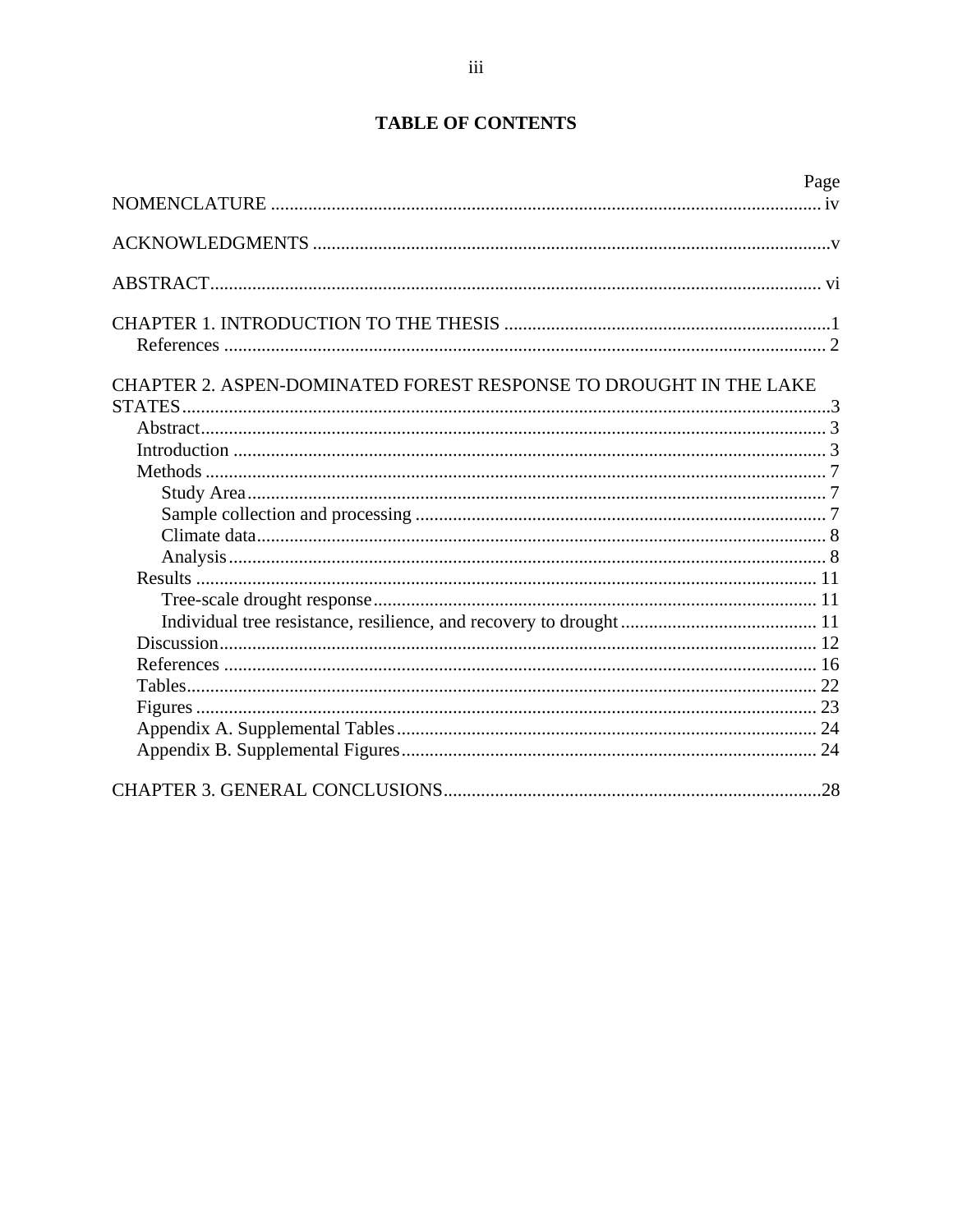# **NOMENCLATURE**

<span id="page-3-0"></span>

| <b>LTSP</b>    | Long-Term Soil Productivity |
|----------------|-----------------------------|
| <b>CPT</b>     | Compaction                  |
| <b>OMR</b>     | Organic matter removal      |
| C <sub>0</sub> | No additional compaction    |
| C <sub>1</sub> | Moderate compaction         |
| C <sub>2</sub> | Severe compaction           |
| <b>SOH</b>     | Stem-only harvest           |
| WTH            | Whole-tree harvest          |
| <b>FFR</b>     | Forest floor removal        |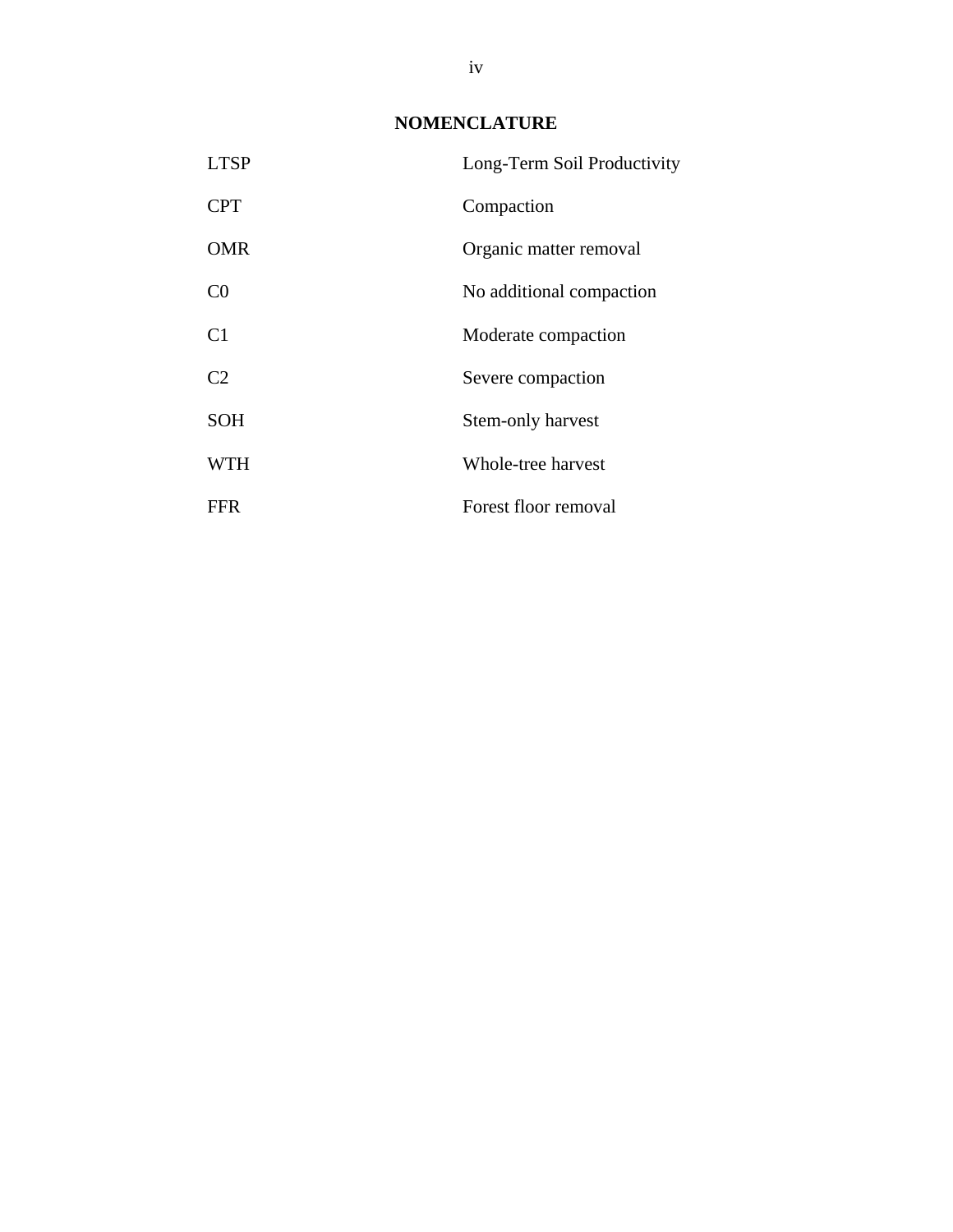### **ACKNOWLEDGMENTS**

<span id="page-4-0"></span>First, I would like to thank my advisor Dr. Miranda Curzon for offering me a position in the Silviculture and Applied Forest Ecology lab and for her unparalleled guidance as I worked toward the completion of this project and my degree. I am grateful for the relationship we cultivated while working together and know that it will extend well beyond my years at ISU. I would also like to thank my committee members, Drs. Tom Isenhart and Brian Palik for contributing their expertise and patient support throughout the course of my research.

Thank you to my lab mates, Lewis Weichmann and Katie Fernald, who worked alongside me and made this academic journey a little more light-hearted. The NREM department faculty (especially Dr. Doug Stokke and Dr. Dick Schultz) and my fellow NREM graduate students were also an invaluable support system during my time at ISU. I appreciate the assistance of the following undergraduate technicians who worked long hours in the field and in the laboratory: Morgan Langer, Ben Wilson, Sierra Phipps, Luke Oja, Leslie Du, Mikayla Hoskins, Dallas Dickerson, and Joanna Schwager.

Finally, I am grateful to our agency partner for this project, the USFS Northern Research Station, which was also one of our funding sources, along with ISU and the McIntire-Stennis Cooperative Forestry Research Program. Special thanks to Josh Kragthorpe, Doug Kastendick, and John Elioff (retired) with the USFS Northern Research Station, and to Amy Amman and Kylie Hint with the Ottawa NF and Huron NF, respectively, for their assistance in northern Minnesota and Michigan.

v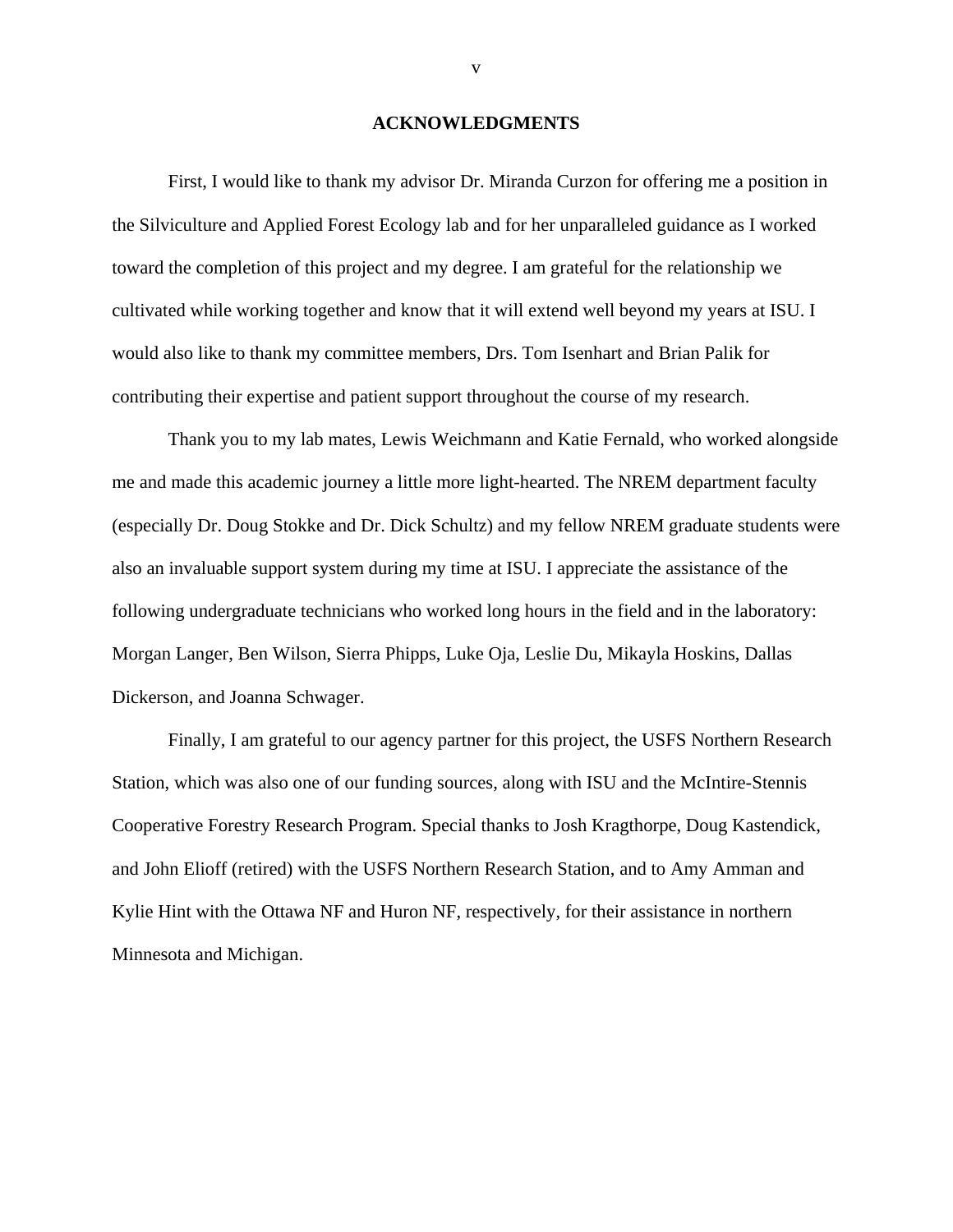### **ABSTRACT**

<span id="page-5-0"></span>The Long Term Soil Productivity (LTSP) program was founded to examine the effects of soil disturbance, specifically impacts to soil organic matter and soil compaction, on fundamental forest productivity. Both have significant impacts on forest ecosystem function and are heavily influenced by management activities. The LTSP study design includes nine core combinations of organic matter removal and soil compaction. As treatment severity increases, potential net primary productivity is expected to decrease. This study takes place on the LTSP installation in the northern lower peninsula of Michigan, on the Huron National Forest where aspen-birch forest was clear-cut harvested and treated according to LTSP principles in early 1994. Current projections predict warmer temperatures, potentially longer growing seasons, and greater variability in precipitation that together have the potential to increase water stress for tree species, including aspen. The objectives of this study included answering the following questions related to forest response to stress, both anthropogenic and climate-related: 1) How do soil compaction, organic matter removal, and their potential interaction impact stand-level forest growth response to drought in 2012, and 2) how are individual trees responding to drought in 2012 given factors such as size, species, and crowding in addition to treatment effects?

Our work showed that there were no stand-scale growth responses to the 2012 drought associated with treatments, but species responses varied. At the individual tree scale, factors such as diameter, species, and crowding were better indicators of drought resistance, resilience, and recovery to drought than treatments.

This research has particular value within a landscape that has a long history of management and will likely continue to provide conventional timber products, even as global environmental change introduces new stressors for forests. Additionally, as demand for more

vi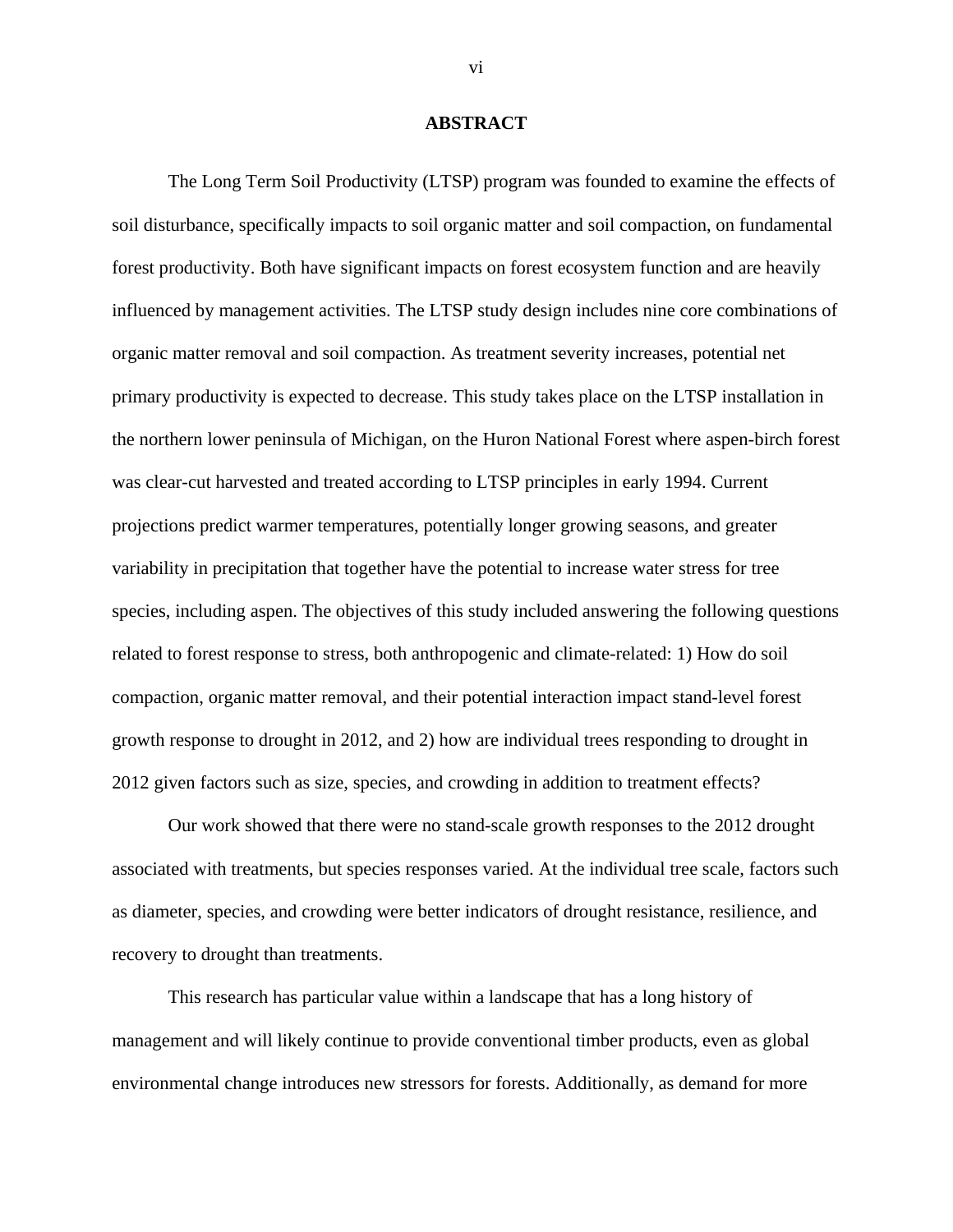sustainable energy sources increases, bioenergy feedstocks may be increasingly sourced from these forests. As a result, aspen stands in the Lake States may be expected to meet greater demand. This could mean more frequent harvest, an increased likelihood of soil compaction, and an increase in the biomass removed if residues are utilized for bioenergy feedstocks or other comparable products, thus understanding the long-term effects of such disturbances on stand growth and response to climate conditions is increasingly important.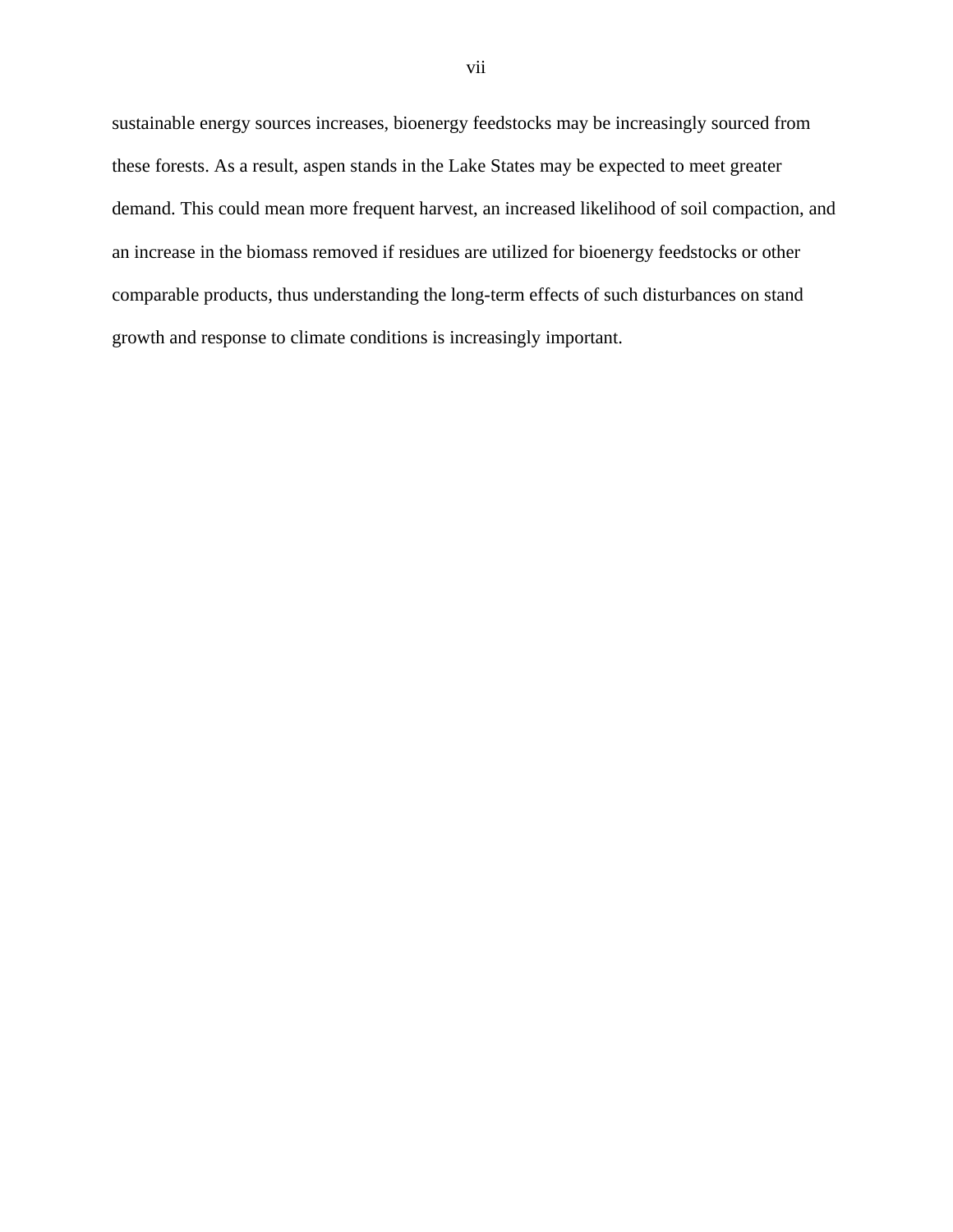### **CHAPTER 1. INTRODUCTION TO THE THESIS**

<span id="page-7-0"></span>The Long-Term Soil Productivity (LTSP) study was initiated by the USDA Forest Service in the early 1990s to examine the impacts of organic matter removal and soil compaction on site productivity across a variety of production forests (Powers, 2006). The LTSP study design includes nine treatments, created by crossing three levels of organic matter removal (stem-only harvest, whole-tree harvest, and whole-tree harvest plus forest floor removal) with three levels of soil compaction (none, light, and heavy) (Powers, 2006). Both organic matter removal and soil compaction have significant impacts on forest ecosystem function and are heavily influenced by management activities. Nearly 30 years after the LTSP study was initiated, the same basic questions about impacts to site productivity remain relevant.

In the Lake States, numerous factors including changing market demands, increasing pressure to accomplish harvests during a less predictable and shorter winter season, and other changes to climatic conditions increase the urgency of understanding management impacts on local forest productivity. Quaking aspen is the most abundant tree species in the Lake States region (Hillard, 2018) and is extremely important to the regional economy. If the demand for more sustainable energy sources increases, bioenergy feedstocks may be increasingly sourced from these forests (Berger *et al.*, 2013). As a result, aspen stands in the Lake States may be expected to meet greater demand which could mean more frequent harvest, an increased likelihood of soil compaction, and an increase in the biomass removed if residues are utilized for bioenergy feedstocks or other comparable products (Berger *et al.*, 2013). In addition, as the climate becomes warmer and drier in many regions across the continent, aspen stands could potentially experience significant changes in their abundance on the Lake States landscape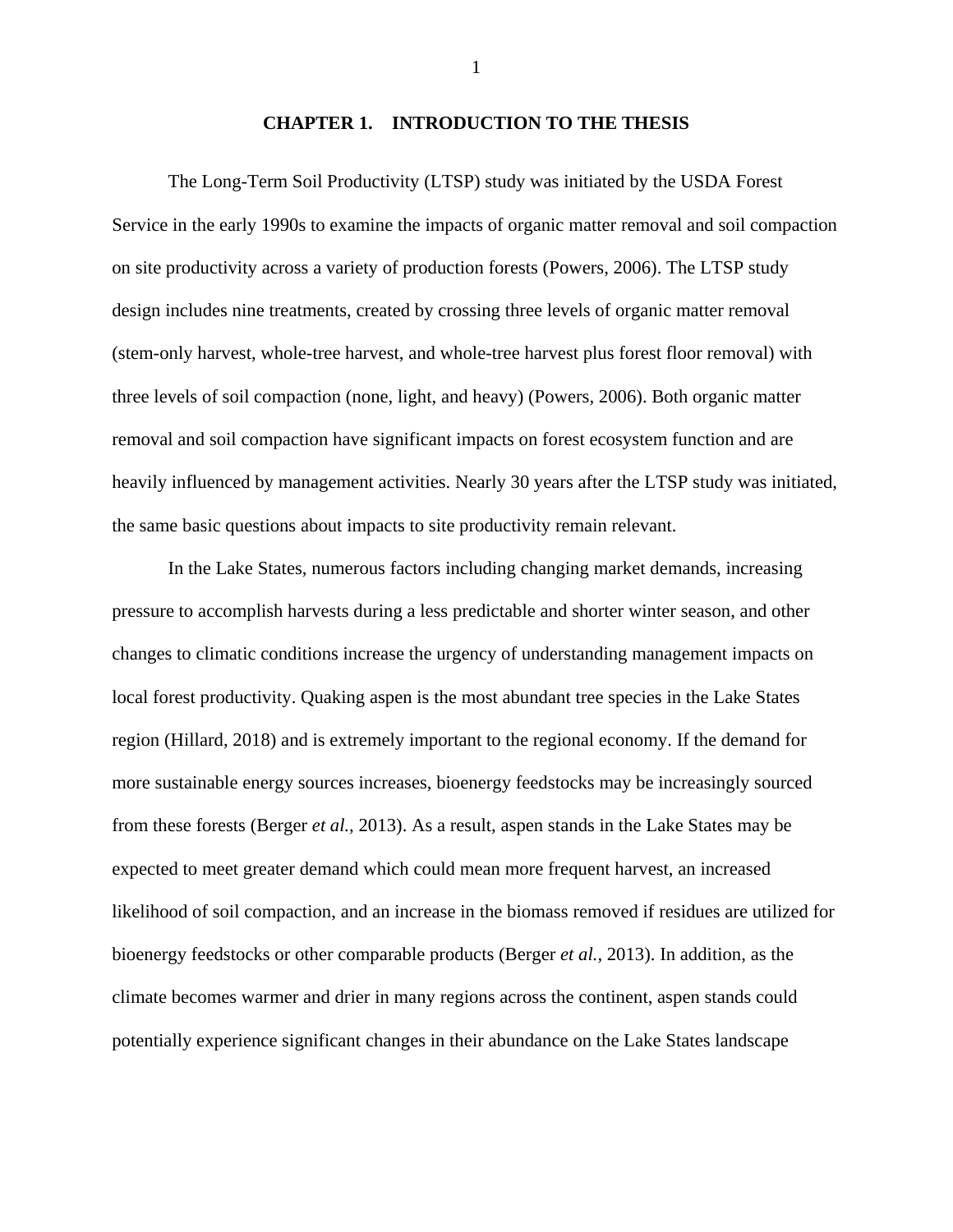(Worrall *et al.*, 2015), especially given changing dynamics with climate and native defoliators like forest tent caterpillars (Reinikainen *et al.*, 2012).

This study aims to evaluate the impacts of soil compaction and organic matter removal on aspen dominated forest responses to drought at both the stand scale and the individual tree scale using tree cores and climate data. Understanding how aspen forest systems respond to anthropogenic disturbances within the context of changing climate conditions and other stressors

will help managers maintain sustainable levels of aspen-birch forest types on the landscape.

### **References**

- <span id="page-8-0"></span>Berger, A.L., Palik, B., D'Amato, A.W., Fraver, S., Bradford, J.B., Nislow, K., King, D., Brooks, R.T., 2013. Ecological Impacts of Energy-Wood Harvests: Lessons from Whole-Tree Harvesting and Natural Disturbance. Ecological Impacts of Energy-Wood Harvests: Lessons from Whole-Tree Harvesting and Natural Disturbance 111, 139-153.
- Hillard, S., 2018. Forests of Minnesota, 2017. In, Resource Update FS-154, Newtown Square, PA: U.S. Department of Agriculture, Forest Service, Northern Research Station, p. 4 p.
- Powers, R.F., 2006. Long-Term Soil Productivity: genesis of the concept and principles behind the program (1).(INTRODUCTION). Canadian Journal of Forest Research 36, 519.
- Reinikainen, M., D'Amato, A.W., Fraver, S., 2012. Repeated insect outbreaks promote multicohort aspen mixedwood forests in northern Minnesota, USA.(Report). Forest Ecology and Management 266, 148.
- Worrall, J.J., Keck, A.G., Marchetti, S.B., 2015. Populus tremuloides stands continue to deteriorate after drought-incited sudden aspen decline. Canadian Journal of Forest Research 45, 1768+.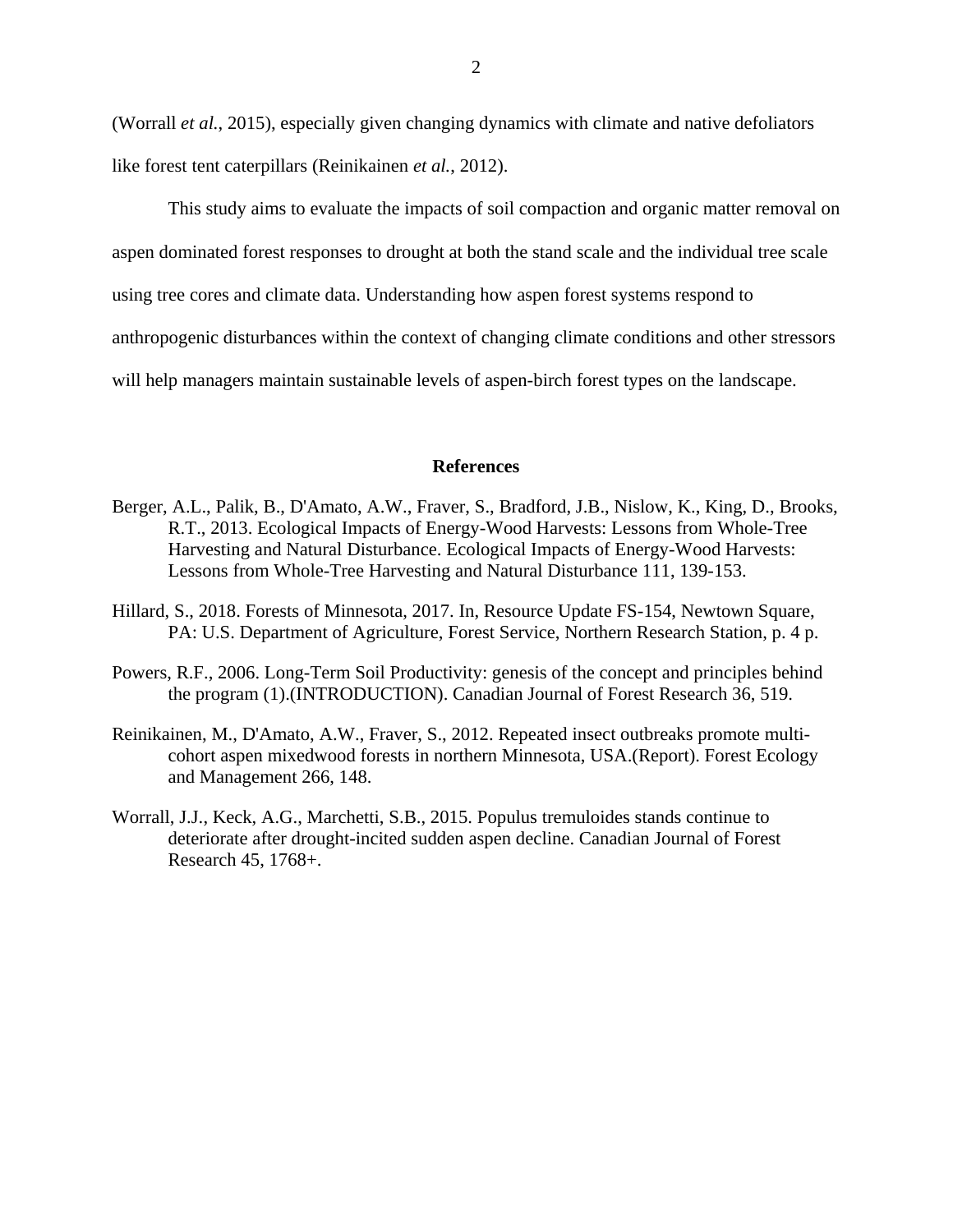# <span id="page-9-0"></span>**CHAPTER 2. ASPEN-DOMINATED FOREST RESPONSE TO DROUGHT IN THE LAKE STATES**

A manuscript to be submitted to *Forest Ecology and Management* Julia K. Schwager, Miranda T. Curzon, and Brian J. Palik

#### **Abstract**

<span id="page-9-1"></span>The Long Term Soil Productivity (LTSP) program was founded to examine the effects of soil disturbance, specifically impacts to soil organic matter and soil compaction, on fundamental forest productivity. This project takes place on the LTSP installation in the northern lower peninsula of Michigan, on the Huron National Forest which has a primary composition of aspenbirch forest type that was clear-cut harvested and treated according to LTSP principles in early 1994. This project examines the stand-scale and individual tree scale response of this forest to a region-wide drought that occurred in 2012. The ecological indices of resistance, resilience, and recovery and tree cores collected from the site in 2018 were used to evaluate drought responses.

Our work showed that there were no stand-scale growth responses to the 2012 drought associated with treatments, but species responses varied. At the individual tree scale, model selection showed that size, species, the interaction between size and species, and the interaction between crowding and species were better indicators of drought resistance and recovery to drought than treatments and their interaction, and drought resilience was best modeled by size, species, crowding, the interaction between size and species, and the interaction between crowding and species.

## **Introduction**

<span id="page-9-2"></span>Quaking aspen (*Populus tremuloides* Michx.) is the most widely distributed native tree in North America (Jones and DeByle, 1985; Burns, 1990) and the most abundant tree species in the Lake States region (Hillard, 2018). Both quaking and bigtooth (*P. grandidentata*) aspen are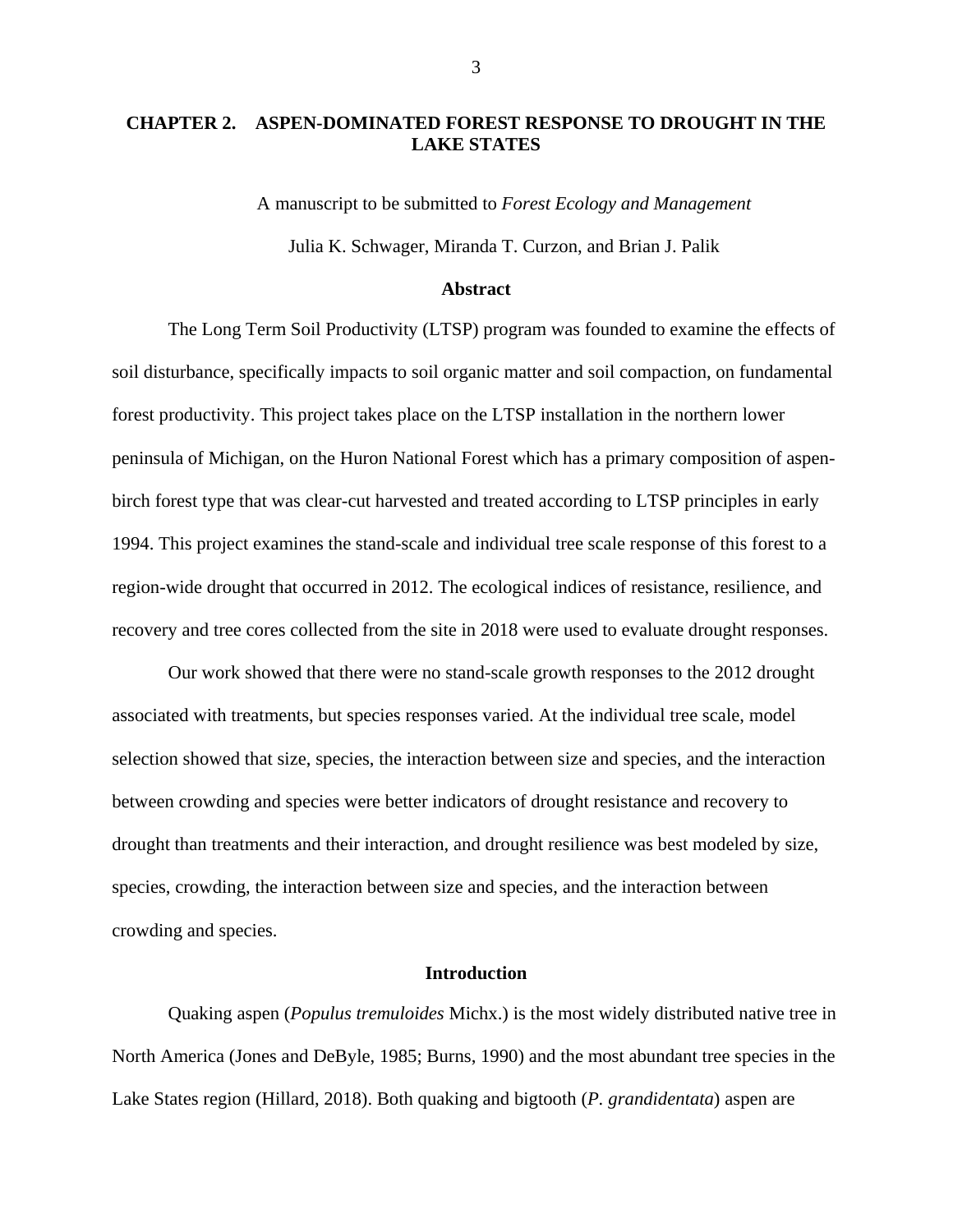ecologically important to region's forests, providing ecosystem services such as soil and hydrologic cycle stabilization, carbon storage, habitat for species that require various successional stages across the landscape, and regional climate regulation (Brinkman and Roe, 1975; Alban and Perala, 1992). Despite aspen's adaptability as a species, recent declines across its range suggest factors such as a changing climate, altered land uses, and increasing management intensity have the potential to influence the species' vulnerability on the landscape (Rogers *et al.*, 2013).

Beyond holding immense ecological and social value, aspen-dominated forests also play an important role in the economy of the Great Lakes region and are some of the most heavily manipulated forests in the midwestern United States. The rising demand for more sustainable energy sources and other products (e.g. textiles produced from wood fiber) may increase the market demand for aspen. Aspen trees are frequently harvested for pulp, plywood, sawlogs, boxes and crates, bioenergy feedstocks and in some cases as value-added co-products (Brinkman and Roe, 1975; Devappa *et al.*, 2015). There is still debate about the economic efficiency of greater reliance on biofuels, including questions about the sustainability of large-scale biomass removal for use as energy (Becker *et al.*, 2009), but as innovations in biofuel production make the process more economically feasible, forest managers may begin to harvest on shorter rotations and collect a greater volume of biomass per tree (Berger *et al.*, 2013). This could entail more compacted soils due to increased heavy machinery presence and less slash in the form of branches and tops left on the ground. Removing harvest residues for use as bioenergy feedstocks has potential to negatively impact productivity, but impacts vary with site quality (Thiffault *et al.*, 2011; Berger *et al.*, 2013; Curzon *et al.*, 2014; Slesak *et al.*, 2017). Lower quality sites with sandy soils can be more negatively impacted by greater levels of organic matter removal due to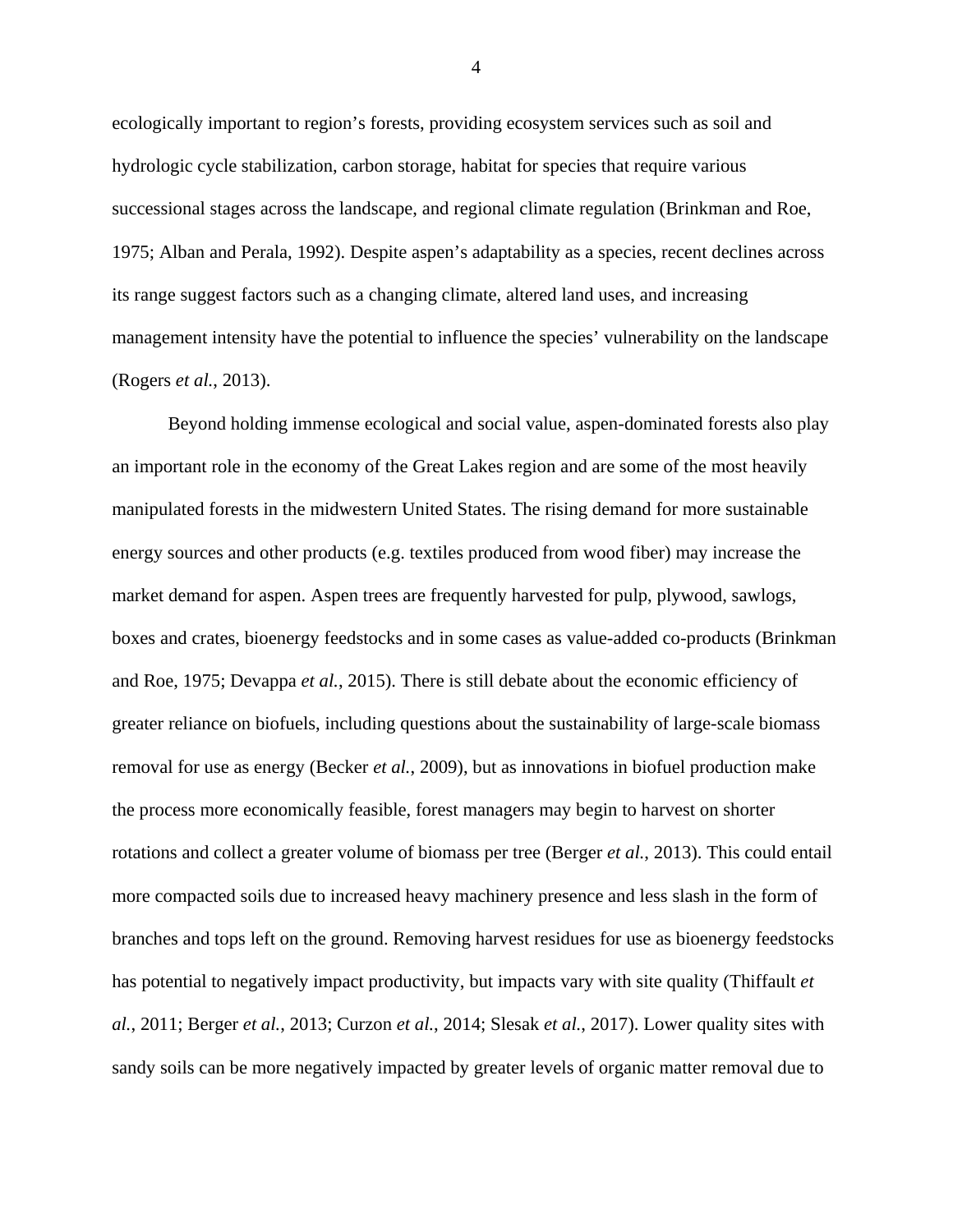lowered soil nutrient availability and water-holding capacity (Curzon *et al.*, 2014; Curzon *et al.*, 2020). Forests on sandy soils could see increased negative effects from harvest residue removal, and these effects could increase over time following multiple harvests (Walmsley *et al.*, 2009).

As the climate becomes warmer and drier in many regions across the continent, aspen stands may experience dramatic changes in their abundance across the landscape (Worrall *et al.*, 2015). Water limitation has been the driving factor behind most large-scale Sudden Aspen Decline (SAD) events in the western United States (Frey *et al.*, 2004; Rehfeldt *et al.*, 2009; Worrall *et al.*, 2013). In the Lake States, where forest tent caterpillar defoliation events often compound drought-induced stress (Man and Rice, 2010; Reinikainen *et al.*, 2012), dieback events can occur in as few as 6 years (Shields and Bockheim, 1981). Although large-scale SAD events occur most commonly and have been studied more in-depth in western regions of North America (Worrall *et al.*, 2013), a warmer and drier climate has the potential to negatively affect aspen stands across their entire range. Thus, understanding the impacts of management on aspen response to stressors such as drought will be key to maintaining this important resource into the future (Hogg *et al.*, 2002; Millar *et al.*, 2007).

Given aspen's widespread presence across the northern hemisphere and its contributions to myriad ecosystem services, maintaining adaptive capacity of aspen-birch type forests in the face of a changing climate and altered land uses is of increasing concern to resource managers (Rogers *et al.*, 2020). Understanding how these systems respond to disturbances can help ensure they will persist on the landscape and maintain their functional role (Sánchez-Pinillos *et al.*, 2019). Resistance, resilience, and recovery are commonly used to measure responses to disturbance. Resistance can be defined as a system or individual's ability to maintain ecological performance during a disturbance, resilience is the ability to return to pre-disturbance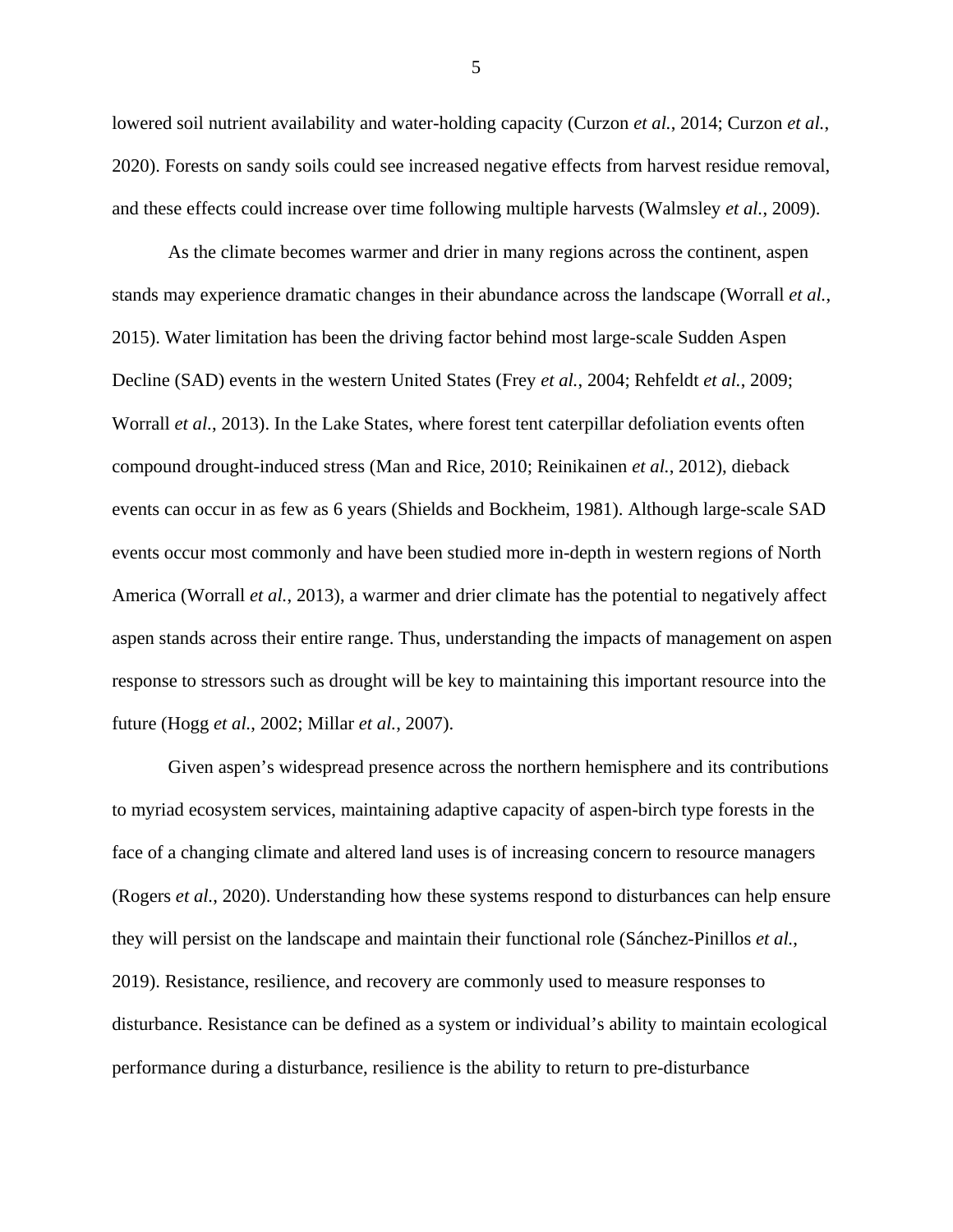performance levels, and recovery is the relationship between post-disturbance performance and performance during the disturbance (Lloret *et al.*, 2011). Previous work has demonstrated that management has potential to influence these disturbance responses in other forest types (Kohler *et al.*, 2010; D'Amato *et al.*, 2013; Duveneck and Scheller, 2016), but less is known about aspendominated forest ecosystems.

The Long-term Soil Productivity (LTSP) study was established in the early 1990s by the USDA Forest Service to assess whether and to what extent disturbance associated with harvest (specifically, organic matter removal and soil compaction) might negatively impact the major forest ecosystems of the United States. An installation of this study in aspen-dominated forest at the Huron-Manistee National Forest provided an experimental setting for testing questions about management impacts on drought response on sandy soils. The level of organic matter removal has potential to impact forests through reductions in nutrient availability (Berger *et al.*, 2013) as well as decreased soil moisture (Roberts *et al.*, 2005). Through reduced soil porosity, compaction has potential to negatively impact water-holding capacity and restrict gas exchange which can affect root growth (Frey *et al.*, 2009).

In line with reductions in standing biomass production observed following whole-tree harvest on this site (Curzon *et al.*, 2020), I expected greater levels of organic matter removal to negatively impact drought response of aspen-dominated stands because of the potential for lower nutrient availability and a lessened "mulching effect" (Powers, 2002). At the scale of individual trees, I also expected greater organic matter removal to reduce resistance and resilience of tree growth to drought but hypothesized that responses would also be influenced by species because species' responses to drought differ depending on traits and functional roles related to water and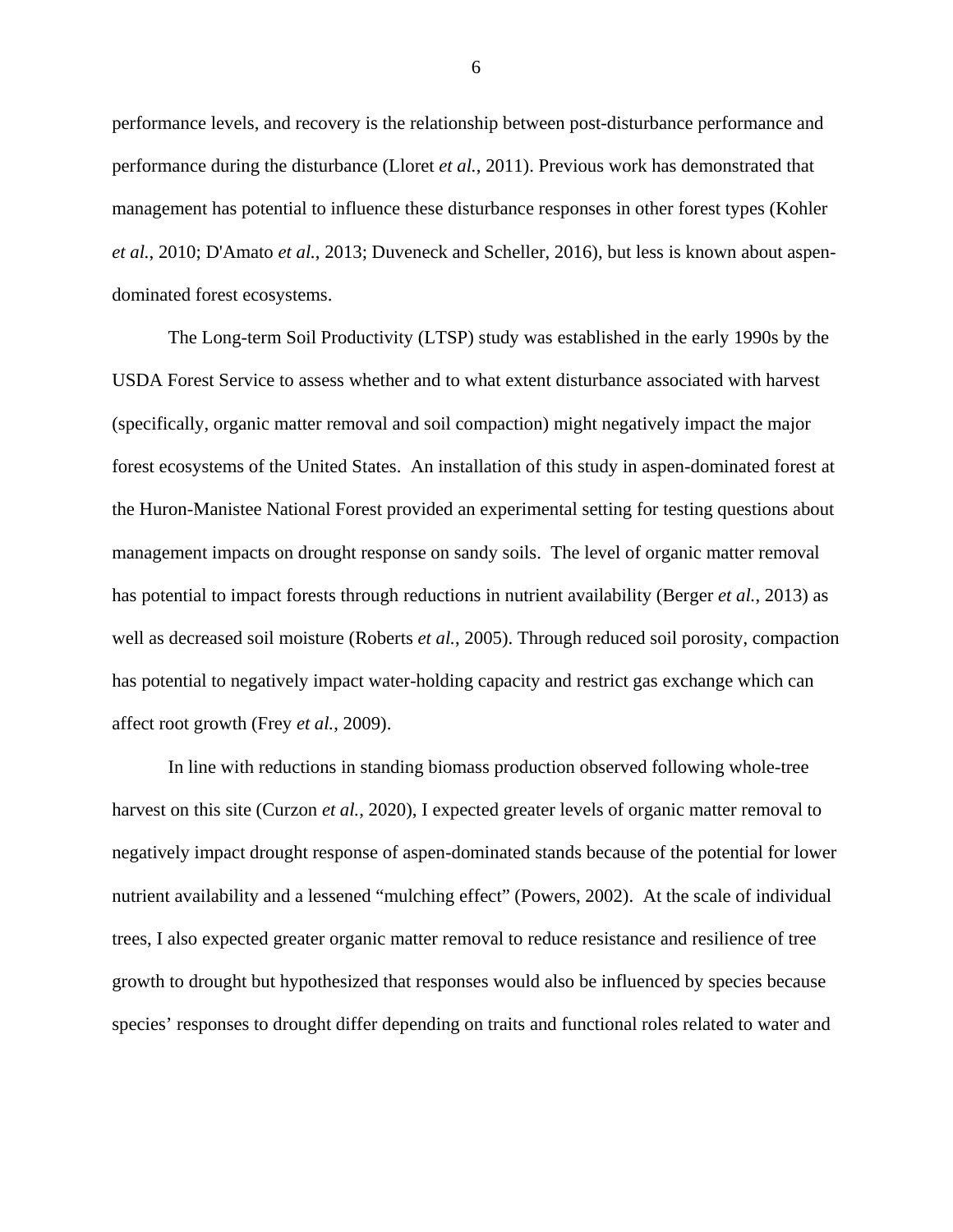nutrient acquisition (Drobyshev *et al.*, 2013; Grossiord, 2020) as well as tree size and crowding (Martinez-Vilalta *et al.*, 2012; Fien *et al.*, 2019).

#### **Methods**

### <span id="page-13-1"></span><span id="page-13-0"></span>**Study Area**

Field sampling took place on the Huron-Manistee National Forest in northeastern lower Michigan, USA  $(44^{\circ}38^{\circ} N, 83^{\circ}32^{\circ} W)$ . Mean annual precipitation at the site is 75 cm and mean annual temperature is 6.2°C. Forest stands were dominated by *P. tremuloides* and *P. grandidentata* with lesser components of *Acer rubrum*, *Quercus rubra,* and *Pinus strobus* prior to harvest in early 1994 when experimental treatments were applied. The impacts of two factors, organic matter removal and compaction, were examined by fully crossing three levels of each factor, resulting in nine treatments. Levels of organic matter removal included stem-only harvest (SOH), whole-tree harvest (WTH), and whole-tree plus forest floor removal (FFR). Levels of compaction included no additional (C0), moderate (C1; up to 15% increase in bulk density), and heavy (C2; up to 30% increase in bulk density) (Stone *et al.*, 1999). Each experimental treatment was replicated three times for a total of 27 treated plots. Soils at the Huron-Manistee site are acidic and relatively infertile, having developed from outwash sands and composed of 93% sand, 6% silt, and 1% clay (Stone *et al.*, 1999; Slesak *et al.*, 2017).

#### <span id="page-13-2"></span>**Sample collection and processing**

I sampled overstory vegetation June-August, 2018 during the 25th growing season postharvest. This involved stem-mapping all trees greater than 10 cm in diameter at breast height (DBH, 1.37 m) in 500 m<sup>2</sup> circular plots (12.6 m radius) centered within the 27 existing 40 m x 40 m (0.4 ha) treatment plots (Figure 1). Data recorded for each tree included species, crown class, general condition, and DBH. All sampled trees were permanently tagged and spray-painted to indicate where DBH had been measured. In addition, cores were collected at breast height from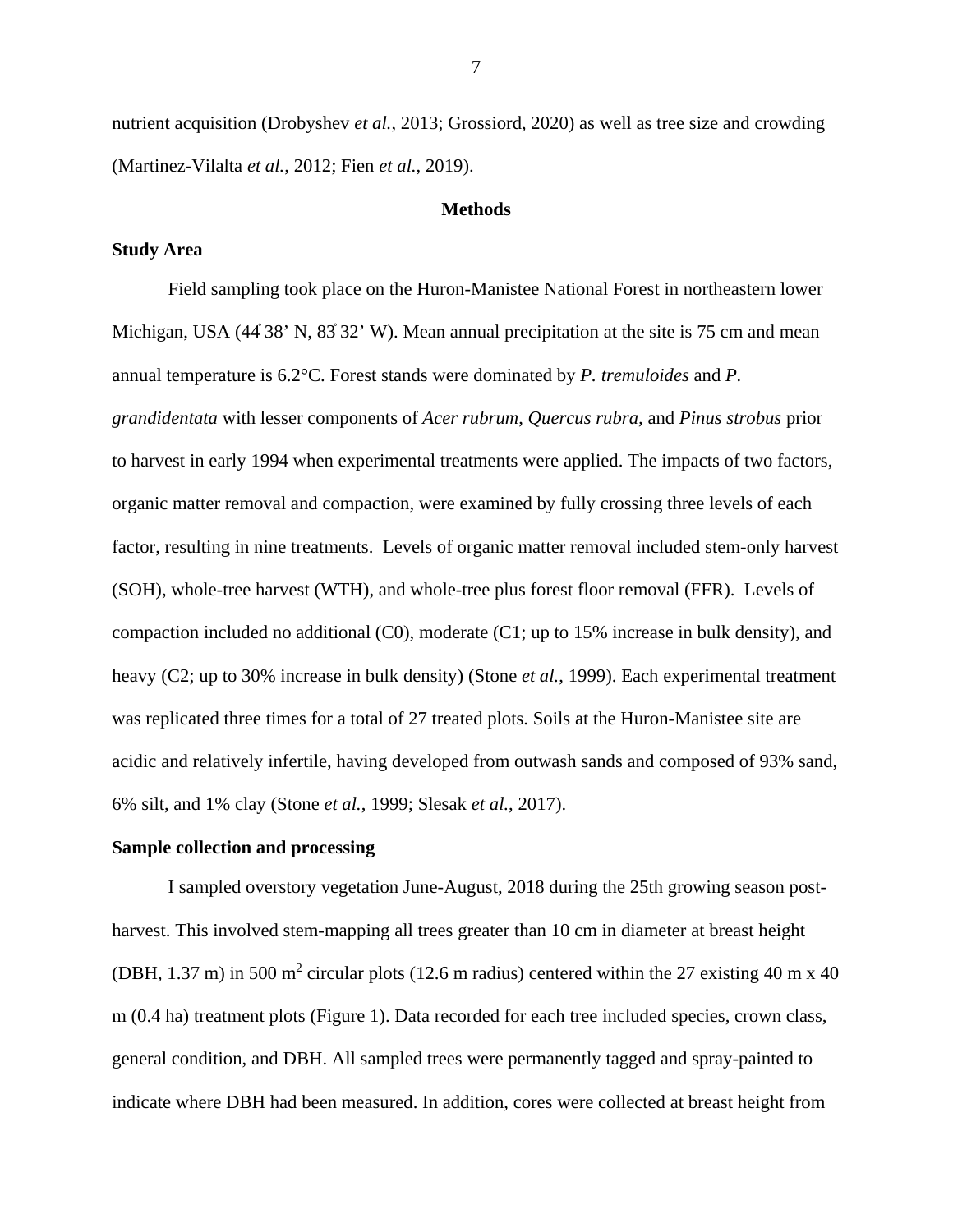all living trees greater than 10 cm DBH located within an 8 m radius of plot center using increment borers.

Cores were mounted using standard procedures (Stokes, 1968) and then sanded at progressively finer grit to provide polished and flat viewing surfaces (Stokes, 1968; Speer, 2010). Once dated, ring widths were measured using a Velmex measuring stage. Then, dating was checked for accuracy using the COFECHA program (Holmes, 1983).

## <span id="page-14-0"></span>**Climate data**

The National Drought Mitigation Center Drought Atlas was used to identify periods of drought in the region by examining Palmer Drought Severity Index (PDSI) values during the most recent 10 years of growth. PDSI is a widely used drought index that takes into account precipitation, temperature, and availability of water in the soil (Palmer, 1965; Alley, 1985). Historical records (MIDNR) as well as PDSI values from the nearest drought atlas station (Hale Loud Dam) ranging from -2.0 to -3.33 indicated a moderate to severe drought occurred during the growing season at the Huron-Manistee NF in 2012 also observed elsewhere in the region (D'Amato *et al.*, 2013).

# <span id="page-14-1"></span>**Analysis**

Once dating had been completed, annual ring widths were used to reconstruct diameter growth over time. First, the diameter inside bark was estimated based on DBH recorded during the 2018 growing season (Dixon *et al.*, 2007). Then, the diameter inside bark for each year was estimated by substituting annual diameter growth (2 x ring width) from the diameter observed for the following year. Following reconstruction of annual diameter inside bark, the diameter outside bark was estimated and added (Dixon *et al.*, 2007). Lastly, we used species-specific allometric equations developed for forests in the same geographical region (Perala and Alban, 1994) to estimate above-ground biomass for each tree at the end of each growing season based on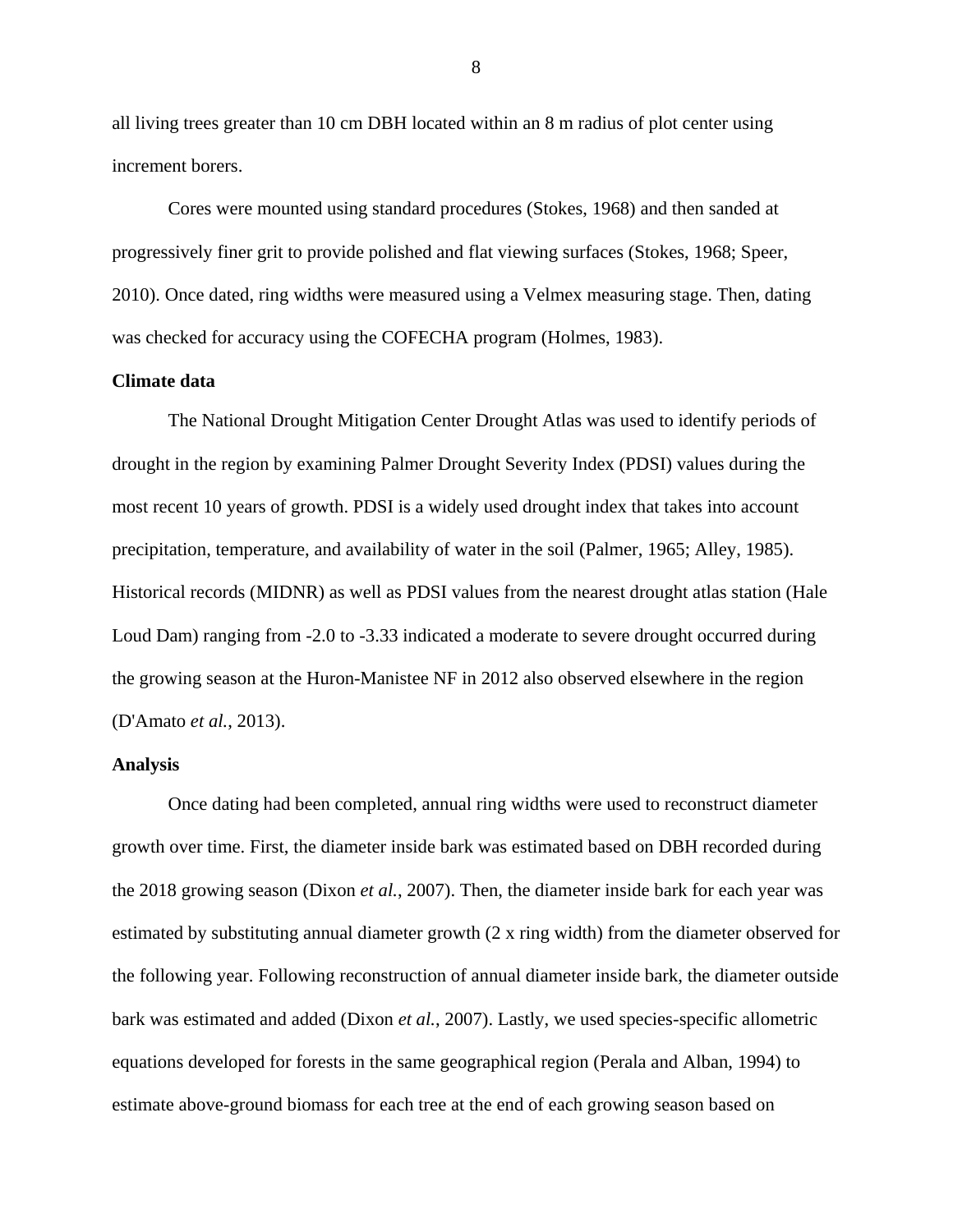reconstructed DBH. Annual growth was then quantified as the above-ground biomass added during a growing season (Foster *et al.*, 2016).

Because 2012 drought response was reconstructed using cores extracted from trees surviving to 2018, I was not able to account for growth of trees that may have died in the intervening period. However, using periodic data collected by the USFS in 2013 and again in 2018, I was able to show that little to no mortality occurred in trees (DBH  $\geq$  10 cm) and the mortality that occurred in the sapling layer (DBH  $< 10 \text{ cm}$ ) did not differ among treatments (Curzon et al. in prep). Therefore, we assume that any growth not captured in this analysis by relying on surviving trees is not biased.

To quantify individual trees' resistance  $(R<sub>t</sub>)$  to drought, average growth from the years during the drought was compared to average growth during the five years prior to drought (Kohler *et al.*, 2010; D'Amato *et al.*, 2013) using biomass increments (BI):

$$
R_t = B I_D \, / \, B I_{pre}
$$

where *BI<sub>D</sub>* was the stand-level or individual tree biomass increment during the drought and *BI<sub>pre</sub>* was annual stand-level or individual tree biomass increment averaged over the five years prior to the drought. To quantify resilience  $(R_s)$ , averaged growth during the five years following the drought was compared to averaged growth during the five years prior to the drought (Kohler *et al.*, 2010; D'Amato *et al.*, 2013):

$$
R_s = B I_{post} / B I_{pre}
$$

where *BI<sub>post</sub>* was the averaged population-level biomass increment during the five years following the drought. To quantify recovery  $(R_c)$ , averaged growth from the five years following the drought was compared to averaged growth during the drought (Kohler *et al.*, 2010; Lloret *et al.*, 2011):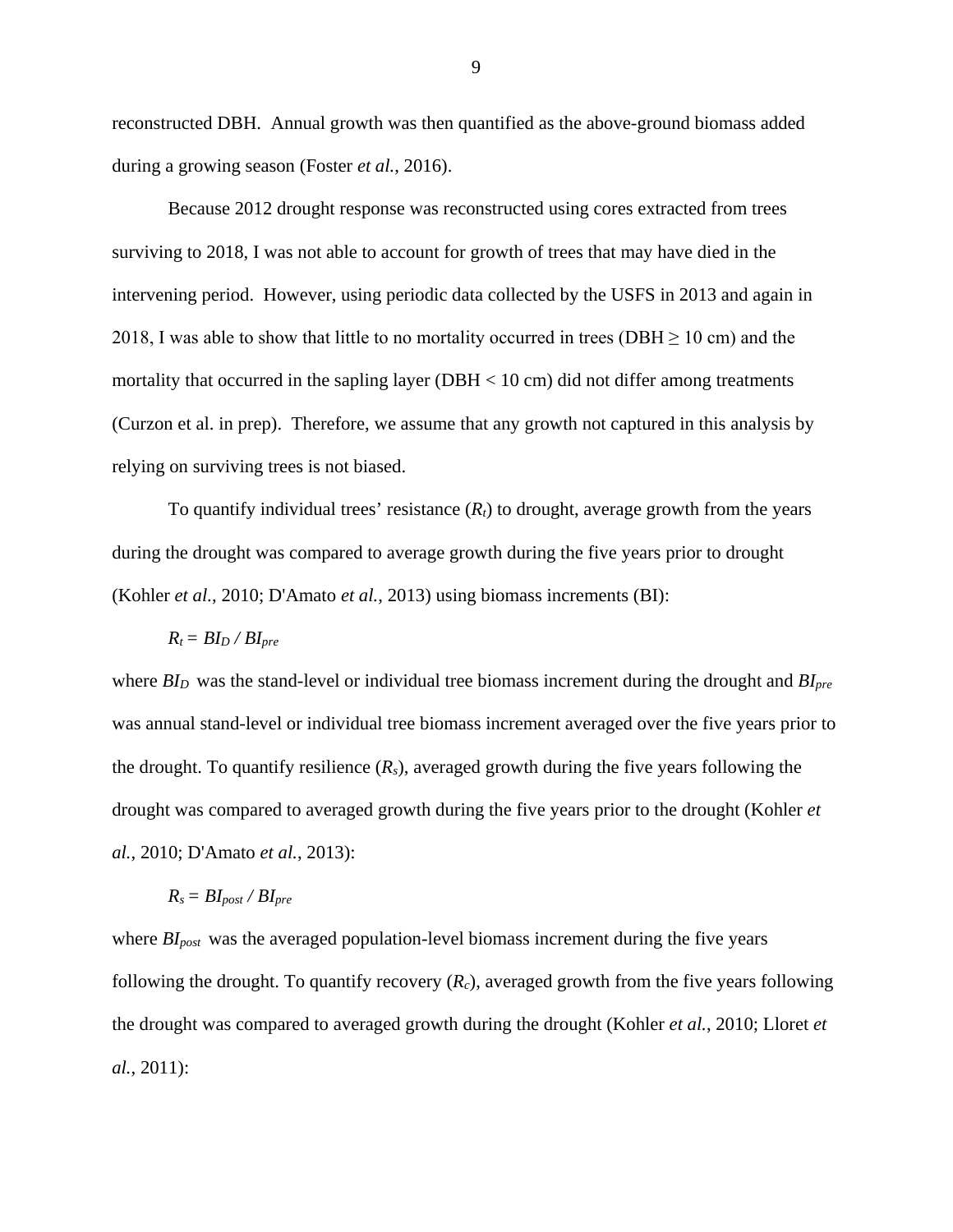$$
R_c = B I_{post} / B I_D \; .
$$

Crowding,  $\rm(CI_H)$  used to characterize growing conditions within a 5 m neighborhood of each tree was calculated as:

$$
CI_H = \sum_{j=1}^{n} \left[ \frac{\frac{a_j}{a_i}}{R_{ij}} \right]
$$

where  $d_i$  = DBH in cm of subject tree *i*,  $d_i$  = DBH in cm of competitor tree *j*,  $R_{ii}$  = distance in m between subject tree *i* and competing tree *j*, and  $n =$  number of neighbors within a 5 m radius (Hegyi, 1974).

Superposed Epoch Analysis (SEA) was used to establish whether the 2012 drought observed through historical documents (MIDNR) and appropriate PDSI indices had an impact on tree growth at the Huron NF. Before SEA, raw ring widths were detrended for each species using a modified negative exponential smoothing spline (Perkins *et al.*, 2018). The resulting ring width index (RWI) was then detrended again using a default smoothing spline to create a chronology for each species with a large enough sample size. This included *Prunus serotina* (n=8), *Quercus rubra* (n=41), *Acer rubrum* (n=15), *Pinus resinosa* (n=6), *Pinus strobus* (n=13), *Populus grandidentata* (n=290), and *Populus tremuloides* (n=89).

Mixed effects analysis of variance (ANOVA) was then used to determine whether organic matter removal, compaction, and their interaction impacted stand-level resistance, resilience, and recovery to drought. A random effect was included for block.

Lastly, I assessed which combination of factors (tree size, crowding, species, and treatment) best predicted drought responses of individual trees through the selection of linear models. Candidate models differed, but potential fixed effects included tree size (DBH) prior to drought, crowding during drought  $\rm (CI_H)$ , species, species x DBH, species x  $\rm CI_H$ , and treatment. Size and crowding were standardized (mean  $= 0$ , SD  $= 1$ ) to allow for comparison of the effects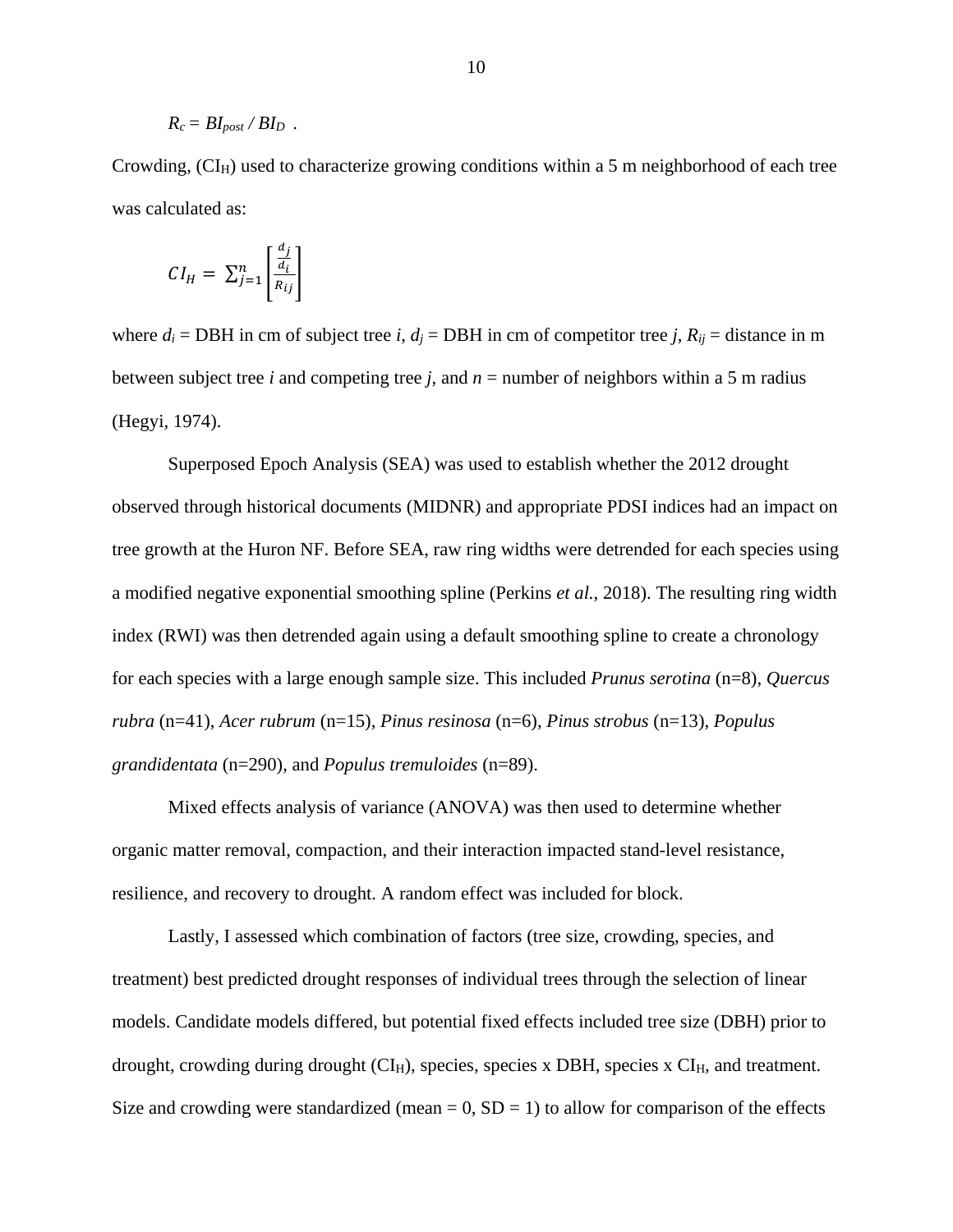of the two predictors. Models were assessed using Akaike's information criterion (AIC<sub>C</sub>) value and ranked accordingly. Homoscedasticity and the normality of residuals were assessed to confirm assumptions.

## **Results**

## <span id="page-17-1"></span><span id="page-17-0"></span>**Tree-scale drought response**

SEA revealed varied species-level responses to drought. Across treatments, *P. strobus*  and *P. resinosa* experienced decreased growth rates in 2012, but *P. strobus* recovered with statistically significant growth in 2013, while *P. resinosa* growth did not recover until 2015 (Figure 2). *P. grandidentata* (Figure A1) and *P. tremuloides* (Figure 2) showed increased growth rates during the drought. Even though growth was not obviously depressed during 2012, *Q. rubra* responded with strong growth rates the following growing season (Figure A1). While some species (e.g. *A. rubrum*) did not show a significant growth reduction in 2012 (Figure A1), the responses of *P. strobus, P. resinosa*, and others confirm drought conditions during 2012 impacted tree growth.

## <span id="page-17-2"></span>**Individual tree resistance, resilience, and recovery to drought**

Model selection indicated that crowding, tree size, species, and associated interactions were better predictors of all measures of drought response than organic matter removal, compaction, or their interaction (Table 1). The best model for resistance indicated it was significantly impacted by size and species (Table 1). Larger trees were generally less resistant than smaller trees, and relative to *Q. rubra*, species that were significantly less resistant to the 2012 drought included *A. rubrum, P. resinosa, P. strobus, P. grandidentata,* and *P. tremuloides.*  Species-specific slopes for DBH and crowding demonstrated that larger *P. resinosa* are less resistant and larger *P. grandidentata* are more resistant to drought than smaller trees (Figure B1)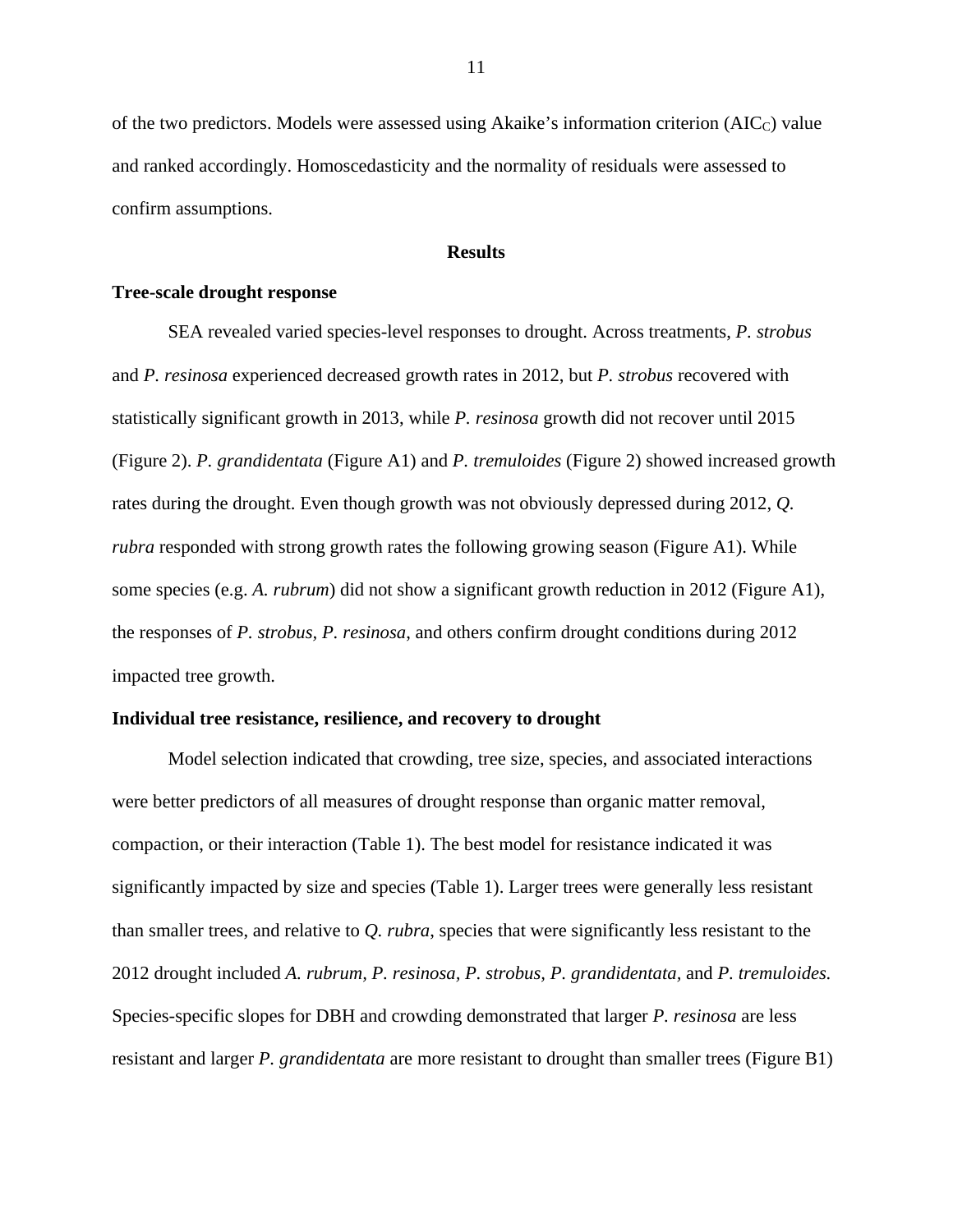and that crowding negatively affects *P. resinosa* but positively affects *P. strobus* resistance to drought (Figure B2).

Resilience to drought depended on tree size, species, and crowding (Table 1). Relative to *Q. rubra*, *P. resinosa*, *P. strobus*, and *P. tremuloides* exhibited lower resilience to the 2012 drought*.* Larger trees were significantly less resilient to drought regardless of species, but species-specific slopes for DBH showed that larger *P. resinosa*, *P. strobus,* and *P. grandidentata*  are significantly less resilient to drought (Figure B3). Greater levels of crowding led to higher drought resilience in all species, and species-specific slopes for crowding also showed significantly higher resilience in *P. strobus* (Figure B4).

Similarly to resistance, recovery following drought was significantly impacted by tree size and species (Table 1). *Pinus strobus* showed greater recovery rates following drought than other species. Larger species showed less recovery in general, and a species-specific slope for DBH indicated that larger *P. strobus* exhibit lower rates of recovery than smaller trees (Figure B5). The influence of crowding also varied by species with *P. resinosa* recovery increasing with greater crowding while *P. strobus* shows less recovery to drought with increasing crowding (Figure B6).

#### **Discussion**

<span id="page-18-0"></span>Contrary to expectations, data did not suggest an impact of organic matter removal or compaction treatments on the stand-level resistance, resilience, or recovery of aspen-dominated forests to drought as indicated by annual above-ground biomass production even though a subset of species showed a significant response to the 2012 drought across the site, confirming it had impacted tree growth.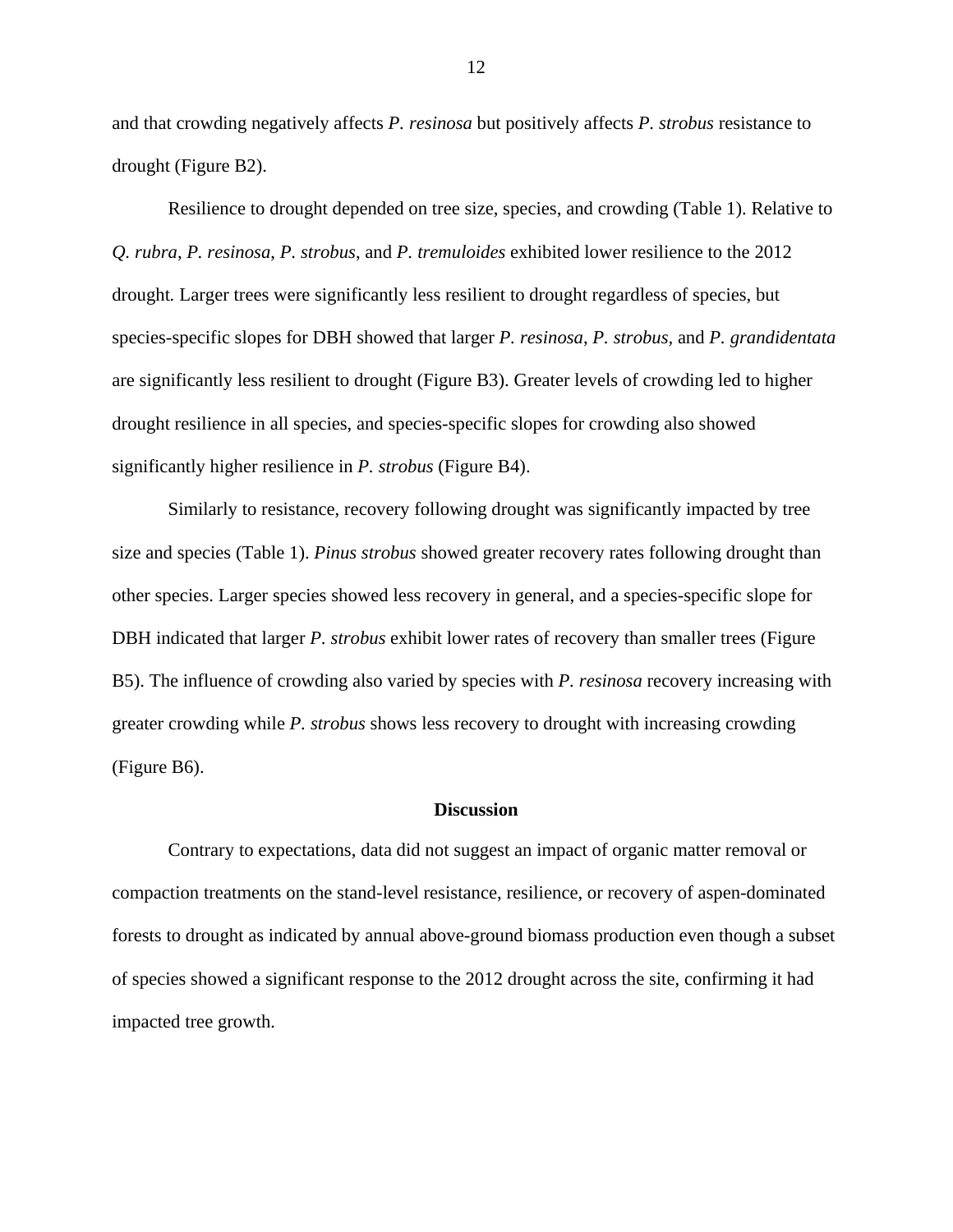There has been intense interest in the scientific community in recent years regarding how species diversity affects drought responses in forests (Ammer, 2019; Grossiord, 2020). Studies have shown complementary effects of mixed stands can lead to reductions in competition due to temporal and spatial differences in water uptake (Hooper, 1998; Forrester and Bauhus, 2016) and facilitative mechanisms such as reduced herbivory vulnerability (Jactel and Brockerhoff, 2007) and hydraulic redistribution of soil water (Hao *et al.*, 2013) in mixed stands can improve forests' drought resistance and resilience. However, there is also potential for negative effects due to these traits in the form of increased productivity levels and evapotranspiration, which equates to increased water stress (Forrester, 2015), making it difficult to draw broad conclusions across forest types (Grossiord, 2020). Different responses can also be observed within the same forest type but at different localities (Forrester *et al.*, 2016), which can make expanding results from individual species to the stand scale less useful. It is possible some kind of community response (whether interacting species or below-ground sharing of resources) may have mitigated drought effects at the stand scale at the Huron, but including diversity (H') as a covariate in initial tests showed no significant effects (results not reported).

My hypotheses about organic matter removal were based on the assumption that those treatments would result in less soil organic matter which contributes to water-holding capacity and lower nutrient availability which can impact drought response and recovery (although evidence is mixed) (Gessler *et al.*, 2017). However, previous analyses from the same LTSP site showed little to no significant difference among treatments in soil nutrients (Slesak *et al.*, 2017). This may explain why I did not see a drought response associated with treatments. In addition, despite expectations that the two most abundant species across the study (*P. grandidentata* and *P. tremuloides*) would be impacted by the 2012 drought (as well as treatments), SEA analysis did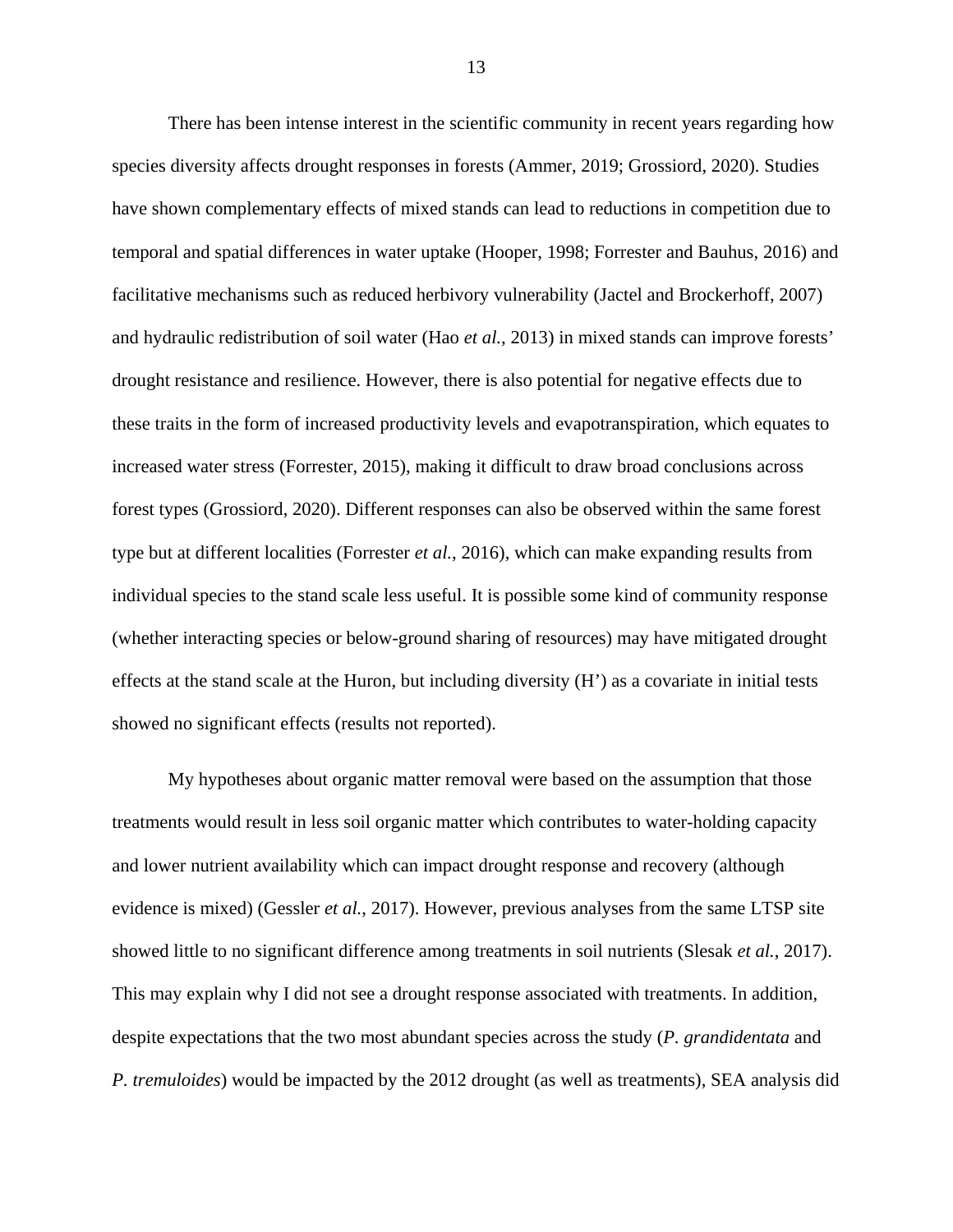not detect significant drought responses for either. The two aspen species dominated posttreatment stands, and the absence of a significant drought response in these species may explain why little difference was observed among treatments at the stand-scale.

My results at the Huron NF demonstrate that individual trees responded differently to drought stress due to factors such as size, species, and crowding. Both white and red pine responded clearly to the dry conditions characterizing the 2012 growing season as expected. The absence of a clear response of other, typically more drought-sensitive species (e.g. *P. tremuloides*) was surprising, but the increased growth seen in *P. grandidentata* and *P. tremuloides* during the drought might be explained by a recent forest tent caterpillar outbreak that began in 2008 in northern lower Michigan (Rozendaal and Kobe, 2014). Outbreaks tend to occur in decadal intervals and last for 3-6 years (Man and Rice, 2010). This could have caused compensatory growth responses (Robison and Raffa, 1994) during the following years in species such as *P. grandidentata, P. tremuloides, Q. rubra,* and *A. rubrum*, which are all preferred food sources for FTC (Schowalter, 2017). Although there are conflicting reports on how climate impacts FTC outbreak timing and severity, some studies have shown that drought intensity during the previous summer and incident solar radiation of the current year can affect the severity of FTC outbreaks (Haynes *et al.*, 2018). In this case, the suspected FTC outbreak preceded drought, but future monitoring of this site has potential to increase knowledge of how these stressors interact, particularly considering severe FTC outbreaks have the potential to lead to *Populus* mortality and subsequent changes in stand development and composition of Lake States forests (Cooke *et al.*, 2009; Man and Rice, 2010; Reinikainen *et al.*, 2012).

Tree size and species were important predictors of all three drought responses I analyzed and crowding was important in the case of resilience. Compared to smaller stems, larger *P.*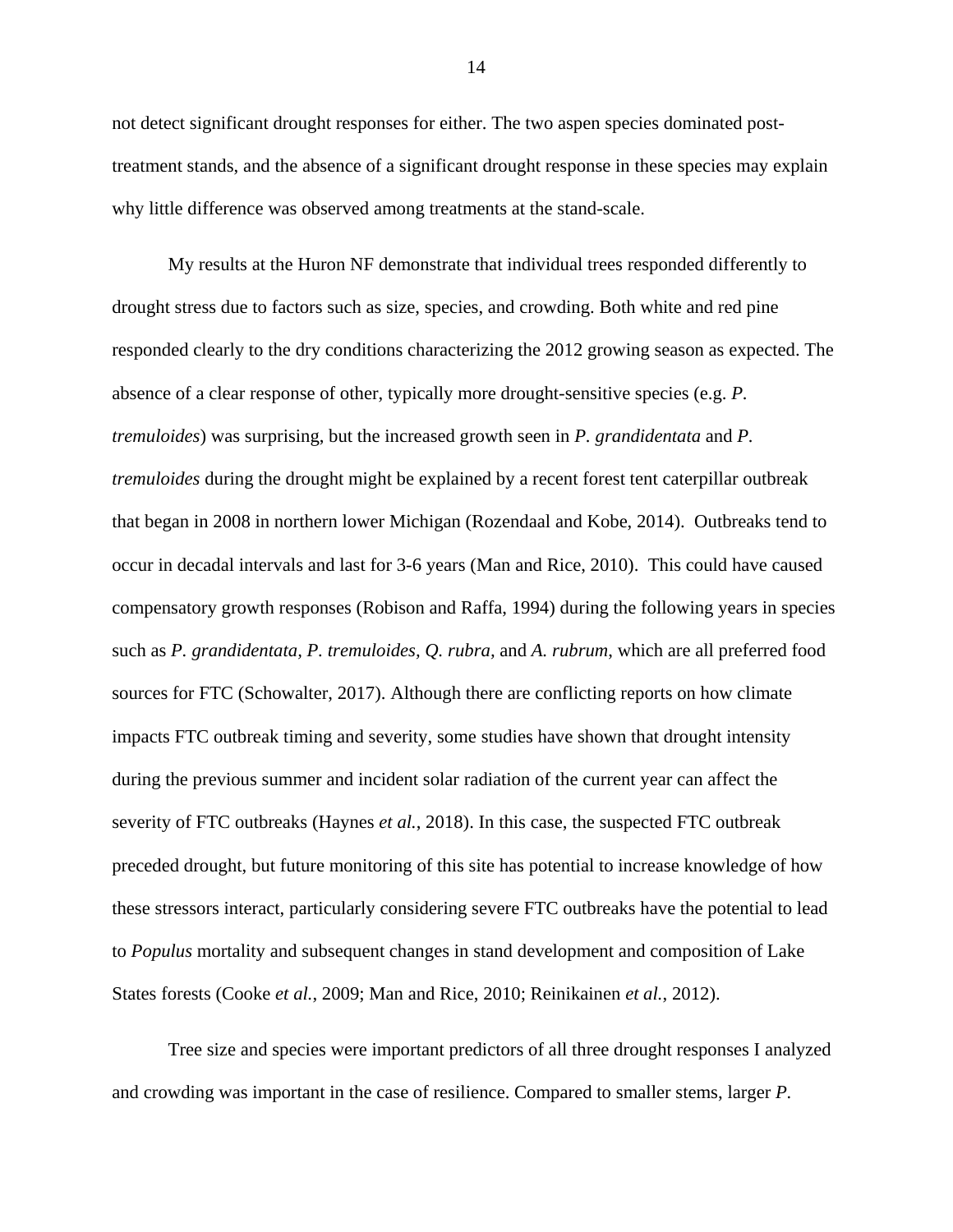*resinosa* were less resistant and less resilient to drought, and larger *P. strobus* were less resilient and exhibited less recovery to drought during the 5-year period examined. Other work that explored relationships between *Pinus sylvestris* (Scots pine) tree-level characteristics and drought response also showed that faster-growing (larger) trees were more negatively affected during the drought period and exhibited lower resilience (Martinez-Vilalta *et al.*, 2012).

Mean drought tolerances for each species (Table A2) did not always aid in interpretation of species responses. For example, even though it has a higher mean drought tolerance than *Q. rubrum* (Ülo and Fernando, 2006)*, P. resinosa* were less resistant and less resilient to the 2012 drought relative to *Q. rubrum.* Other species that are less drought tolerant than *Q. rubrum,* such as *P. grandidentata, P. tremuloides, A. rubrum,* and *P. strobus* were also less resistant, and *P. tremuloides,* and *P. strobus* were less resilient to drought. Interactions between the 2012 drought and FTC outbreaks around 2008 could be contributing to these responses, especially in species that are hosts of FTC, as growth would be lowered due to defoliation prior to the drought year (resistance, resilience, and recovery indices all involve comparison of growth during and after drought with growth prior to drought). Other drivers could include differences in how species respond to drought including whether they are isohydric or anisohydric. Isohydric species, such as *P. tremuloides and P. grandidentata* regulate their response to moisture deficit by closing their stomata, while anisohydric species, like *Q. rubrum,* maintain transpiration levels throughout the drought (Abrams, 1990; Galvez *et al.*, 2011). The clonal aspect of interconnected root systems in *Populus* species could also influence how *P. grandidentata* and *P. tremuloides*  respond to the drought as connected root systems have been shown to reduce the negative impacts of drought stress through the sharing of resources (Kokouvi Emmanuel *et al.*, 2016; Bretfeld *et al.*, 2017).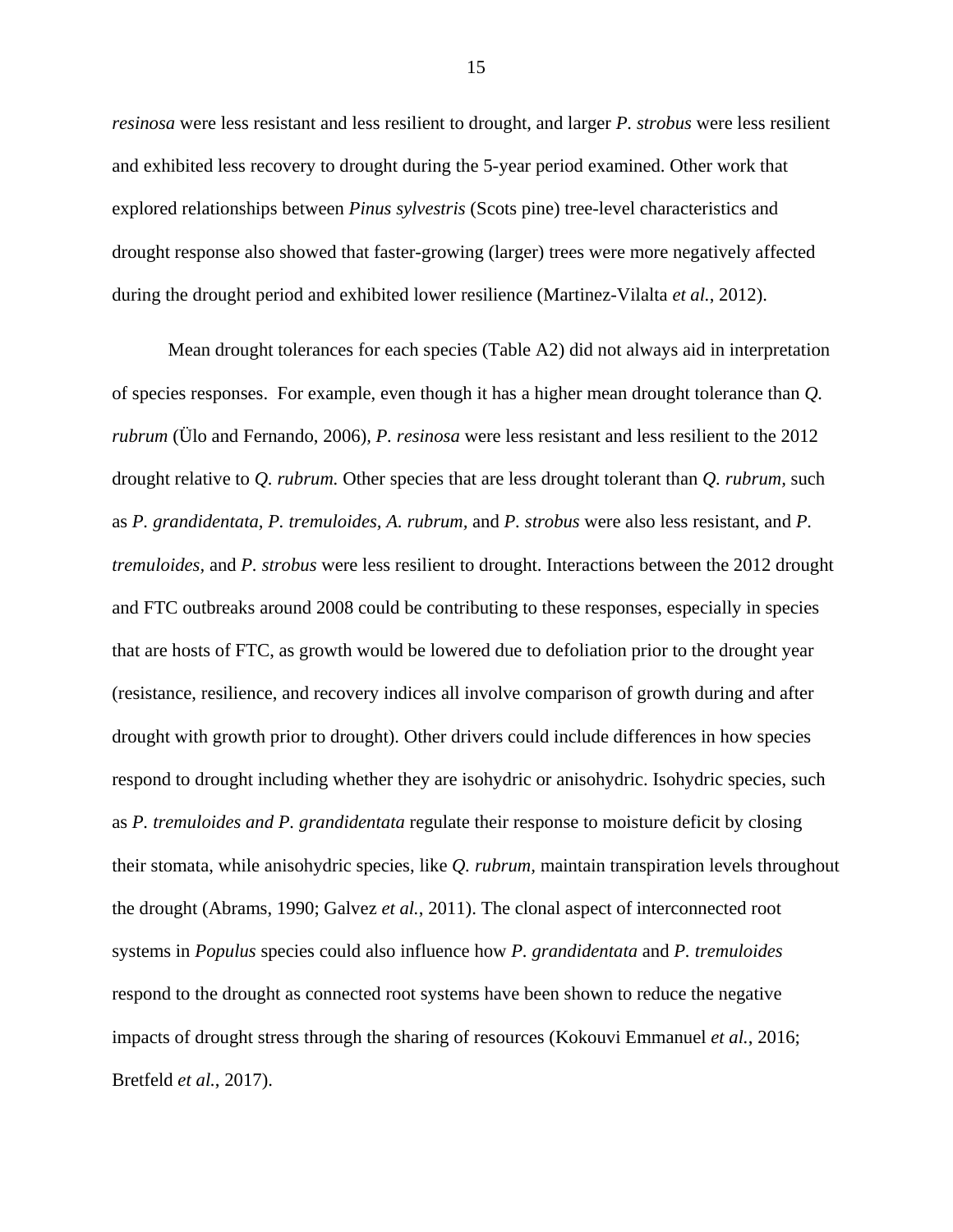Long-term studies like LTSP are valuable for understanding how forests will respond to management actions over time, and could become even more important as we try to predict forest responses to climate change and manage for adaptive systems (Lindenmayer *et al.*, 2012). The Huron NF LTSP installation is about halfway through a typical rotation age and additional questions that could be addressed with further analysis of the data I collected in 2018 include whether and how drought and FTC outbreaks interact to effect tree growth and stand productivity as the stands mature, whether timing of drought, defoliation and other potential stressors during the development of a stand impacts growth, and what role species diversity plays in growth responses to climate events like drought. It would also be useful to analyze the data collected from the Chippewa NF and Ottawa NF and to determine how these other Lake States LTSP installations compare to responses at the Huron NF. This could provide insight on how forests with different soil texture respond to drought following harvest with varying levels of OMR and CPT.

#### **References**

- <span id="page-22-0"></span>Abrams, M.D., 1990. Adaptations and responses to drought in Quercus species of North America. Tree Physiol 7, 227-238.
- Alban, D.H., Perala, D.A., 1992. Carbon storage in Lake States aspen ecosystems. Carbon storage in Lake States aspen ecosystems 22, 1107-1110.
- Alley, W.M., 1985. THE PALMER DROUGHT SEVERITY INDEX AS A MEASURE OF HYDROLOGIC DROUGHT1. JAWRA Journal of the American Water Resources Association 21, 105-114.
- Ammer, C., 2019. Diversity and forest productivity in a changing climate. New Phytologist 221, 50-66.
- Becker, D.R., Skog, K., Hellman, A., Halvorsen, K.E., Mace, T., 2009. An outlook for sustainable forest bioenergy production in the Lake States. Energy Policy 37, 5687-5693.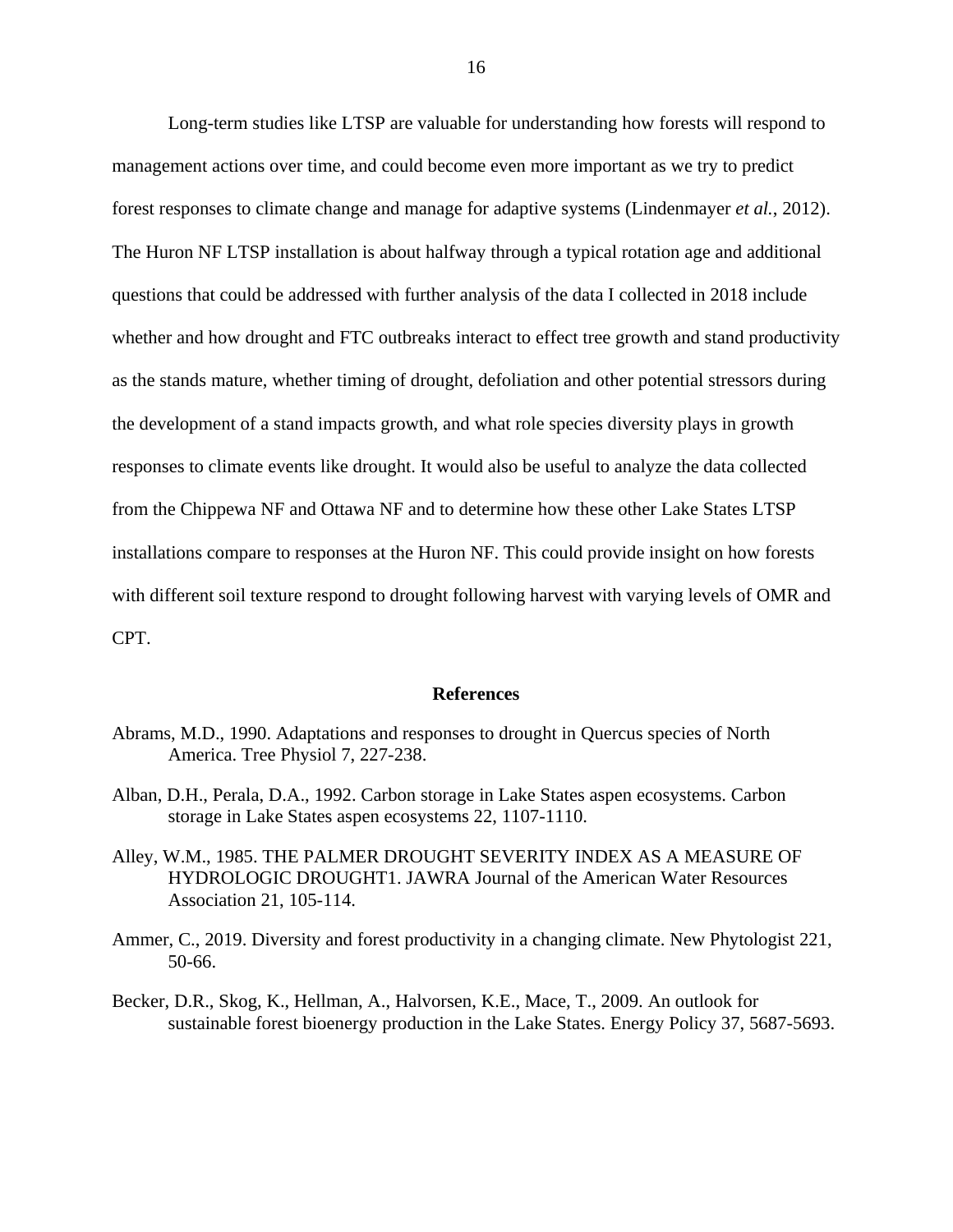- Berger, A.L., Palik, B., D'Amato, A.W., Fraver, S., Bradford, J.B., Nislow, K., King, D., Brooks, R.T., 2013. Ecological Impacts of Energy-Wood Harvests: Lessons from Whole-Tree Harvesting and Natural Disturbance. Ecological Impacts of Energy-Wood Harvests: Lessons from Whole-Tree Harvesting and Natural Disturbance 111, 139-153.
- Bretfeld, M., Franklin, S.B., Hubbard, R.M., 2017. Initial evidence for simultaneous, bidirectional sap flow in roots of interconnected aspen ramets (Populus tremuloides). Folia Geobot 52, 345-352.
- Brinkman, K.A., Roe, E.I., 1975. Quaking aspen: silvics and management in the Lake States. Agriculture Handbook, US Department of Agriculture.
- Burns, R.M., 1990. Silvics of North America. Washington: U.S. Dept. of Agriculture, Forest Service.
- Cooke, B., Lorenzetti, F., Roland, J., 2009. On the duration and distribution of forest tent caterpillar outbreaks in east-central Canada. Journal of the Entomological Society of Ontario 140, 3-18.
- Curzon, M.T., D'Amato, A.W., Palik, B.J., 2014. Harvest residue removal and soil compaction impact forest productivity and recovery: Potential implications for bioenergy harvests. Forest Ecology and Management 329, 99-107.
- Curzon, M.T., Palik, B.J., D'Amato, A.W., Schwager, J., 2020. Long-term soil productivity study: 25-year vegetation response to varying degrees of disturbance in aspen-dominated forest spanning the Upper Lake States.
- D'Amato, A.W., Bradford, J.B., Fraver, S., Palik, B.J., 2013. Effects of thinning on drought vulnerability and climate response in north temperate forest ecosystems. Ecological Applications 23, 1735-1742.
- Devappa, R.K., Rakshit, S.K., Dekker, R.F.H., 2015. Potential of Poplar Bark Phytochemicals as Value-Added Co-products from the Wood and Cellulosic Bioethanol Industry. BioEnergy Research 8, 1235-1251.
- Dixon, G., White, R., Frank, J., 2007. Northeast (NE) variant overview. USDA Forest Service, Forest Management Service Center, Fort Collins.
- Drobyshev, I., Gewehr, S., Berninger, F., Bergeron, Y., 2013. Species specific growth responses of black spruce and trembling aspen may enhance resilience of boreal forest to climate change. Journal of Ecology 101, 231-242.
- Duveneck, M.J., Scheller, R.M., 2016. Measuring and managing resistance and resilience under climate change in northern Great Lake forests (USA). Landscape ecology 31, 669-686.
- Fien, E.K.P., Fraver, S., Teets, A., Weiskittel, A.R., Hollinger, D.Y., 2019. Drivers of individual tree growth and mortality in an uneven-aged, mixed-species conifer forest. Forest Ecology and Management 449, 117446.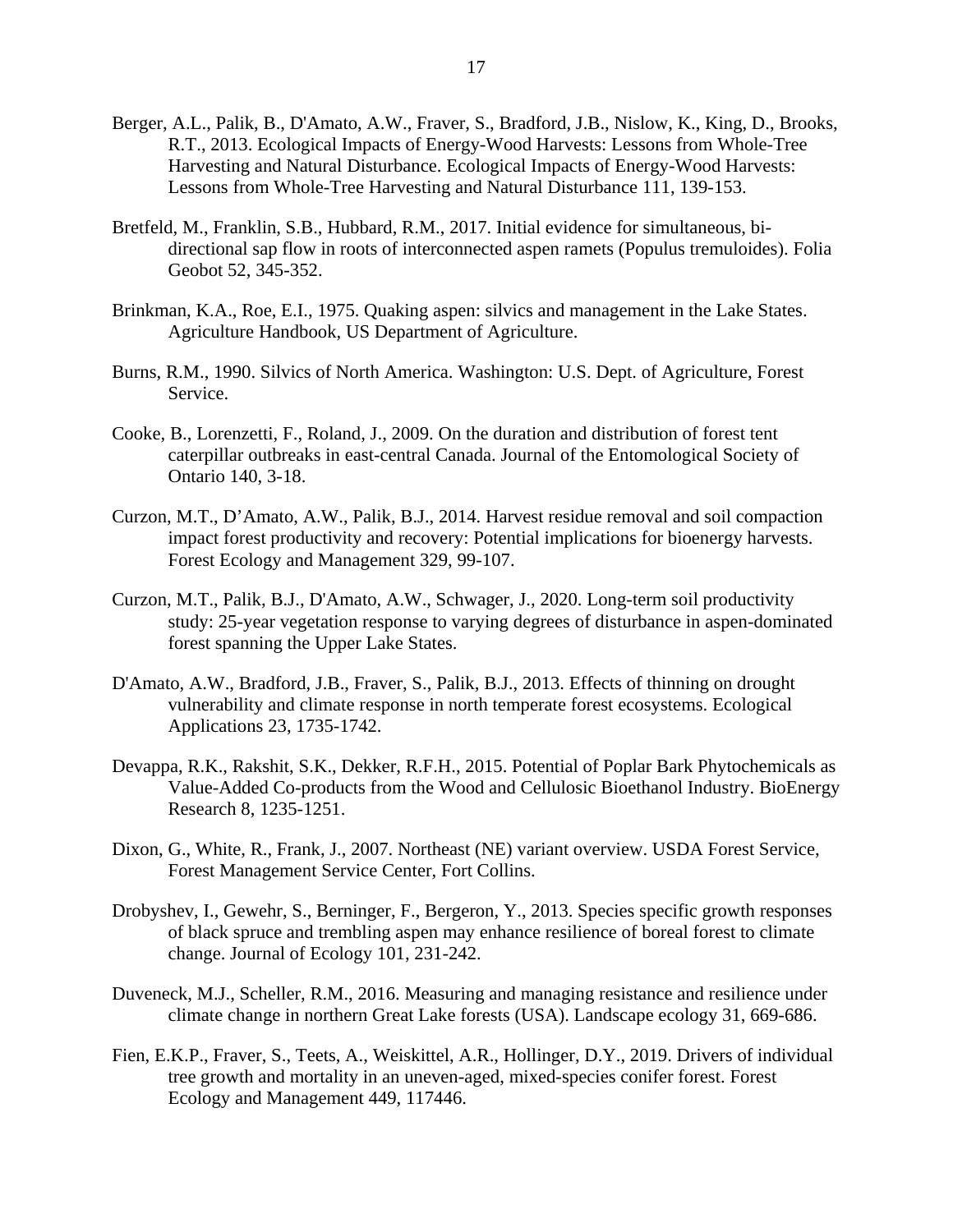- Forrester, D.I., 2015. Transpiration and water-use efficiency in mixed-species forests versus monocultures: effects of tree size, stand density and season. Tree Physiology 35, 289- 304.
- Forrester, D.I., Bauhus, J., 2016. A review of processes behind diversity—productivity relationships in forests. Current Forestry Reports 2, 45-61.
- Forrester, D.I., Bonal, D., Dawud, S., Gessler, A., Granier, A., Pollastrini, M., Grossiord, C., 2016. Drought responses by individual tree species are not often correlated with tree species diversity in E uropean forests. Journal of Applied Ecology 53, 1725-1734.
- Foster, J.R., Finley, A.O., D'Amato, A.W., Bradford, J.B., Banerjee, S., 2016. Predicting tree biomass growth in the temperate–boreal ecotone: Is tree size, age, competition, or climate response most important? Global Change Biology 22, 2138-2151.
- Frey, B., Kremer, J., Rüdt, A., Sciacca, S., Matthies, D., Lüscher, P., 2009. Compaction of forest soils with heavy logging machinery affects soil bacterial community structure. European Journal of Soil Biology 45, 312-320.
- Frey, B.R., Lieffers, V.J., Hogg, E.H., Landhäusser, S.M., 2004. Predicting landscape patterns of aspen dieback: mechanisms and knowledge gaps. Canadian Journal of Forest Research 34, 1379-1390.
- Galvez, D.A., Landhäusser, S.M., Tyree, M.T., 2011. Root carbon reserve dynamics in aspen seedlings: does simulated drought induce reserve limitation? Tree Physiology 31, 250- 257.
- Gessler, A., Schaub, M., McDowell, N.G., 2017. The role of nutrients in drought-induced tree mortality and recovery. New Phytologist 214, 513-520.
- Grossiord, C., 2020. Having the right neighbors: how tree species diversity modulates drought impacts on forests. New Phytologist 228, 42-49.
- Hao, X.-M., Chen, Y.-N., Guo, B., Ma, J.-X., 2013. Hydraulic redistribution of soil water in Populus euphratica Oliv. in a central Asian desert riparian forest. Ecohydrology 6, 974- 983.
- Haynes, K.J., Tardif, J.C., Parry, D., 2018. Drought and surface-level solar radiation predict the severity of outbreaks of a widespread defoliating insect. Ecosphere 9, e02387.
- Hegyi, F., 1974. A simulation model for managing jack-pine standssimulation. RoyalColl. For, Res. Notes 30, 74-90.
- Hillard, S., 2018. Forests of Minnesota, 2017. In, Resource Update FS-154, Newtown Square, PA: U.S. Department of Agriculture, Forest Service, Northern Research Station, p. 4 p.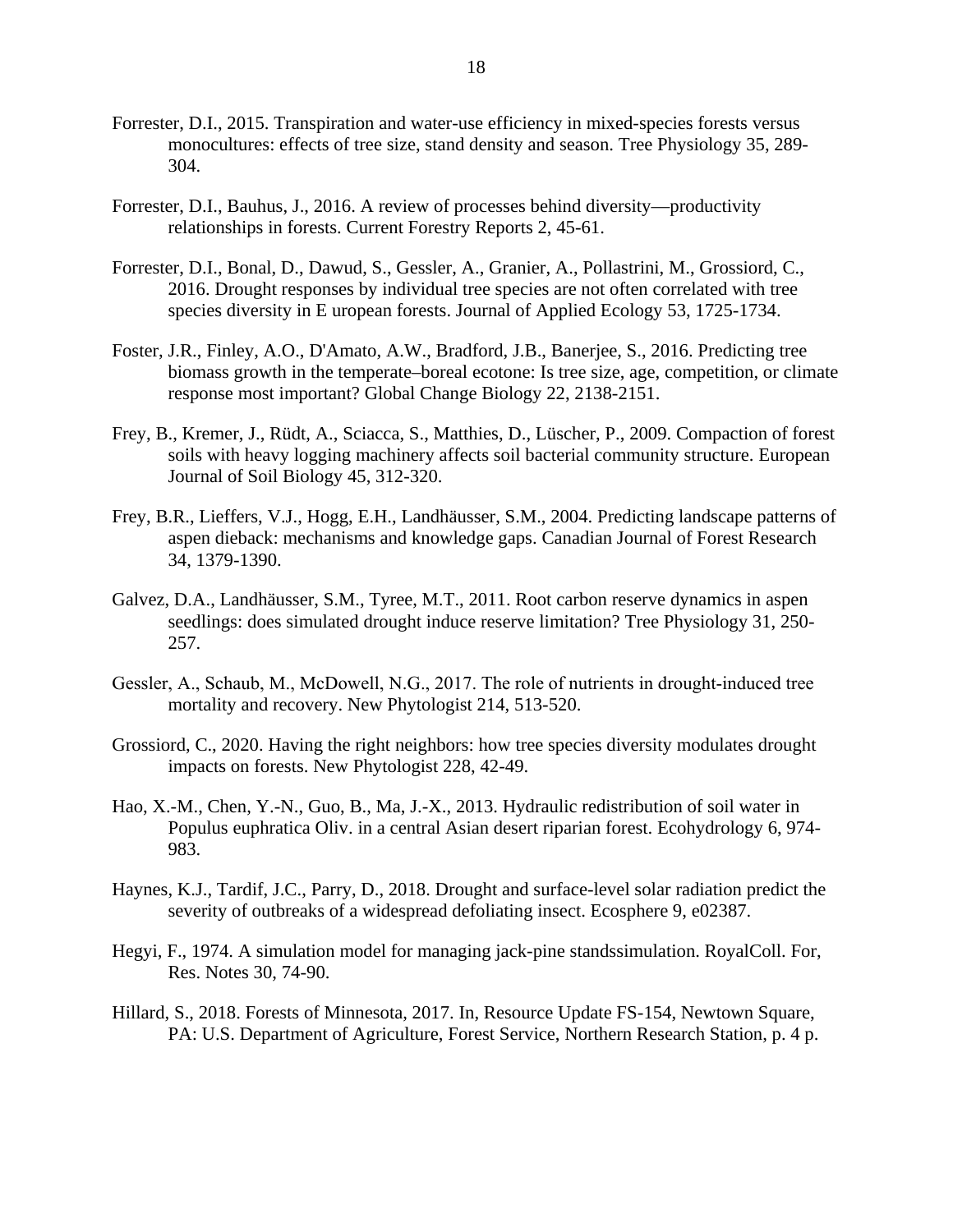- Hogg, E.H., Brandt, J.P., Kochtubajda, B., 2002. Growth and dieback of aspen forests in northwestern Alberta, Canada, in relation to climate and insects. Canadian Journal of Forest Research 32, 823-832.
- Holmes, R.L., 1983. Computer-assisted quality control in tree-ring dating and measurement. Tree-ring bulletin.
- Hooper, D.U., 1998. The role of complementarity and competition in ecosystem responses to variation in plant diversity. Ecology 79, 704-719.
- Jactel, H., Brockerhoff, E.G., 2007. Tree diversity reduces herbivory by forest insects. Ecology letters 10, 835-848.
- Jones, J., DeByle, N., 1985. Aspen: Ecology and Management in the Western United States. In, Morphology. US Department of Agriculture, US Forest Service, Rocky Mountain Forage and Range Experiment Station, Fort Collins, Colorado, pp. 11-18.
- Kohler, M., Sohn, J., Nägele, G., Bauhus, J., 2010. Can drought tolerance of Norway spruce ( Picea abies (L.) Karst .) be increased through thinning? Eur J Forest Res 129, 1109-1118.
- Kokouvi Emmanuel, A., Igor, D., Annie, D., Francine, T., 2016. Root connections affect radial growth of balsam poplar trees. Trees (Berlin, West) 30, 1775.
- Lindenmayer, D.B., Likens, G.E., Andersen, A., Bowman, D., Bull, C.M., Burns, E., Dickman, C.R., Hoffmann, A.A., Keith, D.A., Liddell, M.J., Lowe, A.J., Metcalfe, D.J., Phinn, S.R., Russell-Smith, J., Thurgate, N., Wardle, G.M., 2012. Value of long-term ecological studies. Austral Ecology 37, 745-757.
- Lloret, F., Keeling, E.G., Sala, A., 2011. Components of tree resilience: effects of successive low-growth episodes in old ponderosa pine forests. Oikos 120, 1909-1920.
- Man, R., Rice, J.A., 2010. Response of aspen stands to forest tent caterpillar defoliation and subsequent overstory mortality in northeastern Ontario, Canada. Forest Ecology and Management 260, 1853-1860.
- Martinez-Vilalta, J., Lopez, B.C., Loepfe, L., Lloret, F., 2012. Stand- and tree-level determinants of the drought response of Scots pine radial growth. Oecologia 168, 877+.
- MIDNR, 2012 Forest Health Highlights. In. Michigan Department of Natural Resources--Forest Resources Division.
- Millar, C.I., Stephenson, N.L., Stephens, S.L., 2007. Climate Change and Forests of the Future: Managing in the Face of Uncertainty. Ecological Applications 17, 2145-2151.
- Palmer, W.C., 1965. Meteorological drought, Research paper no. 45. US Weather Bureau, Washington, DC 58.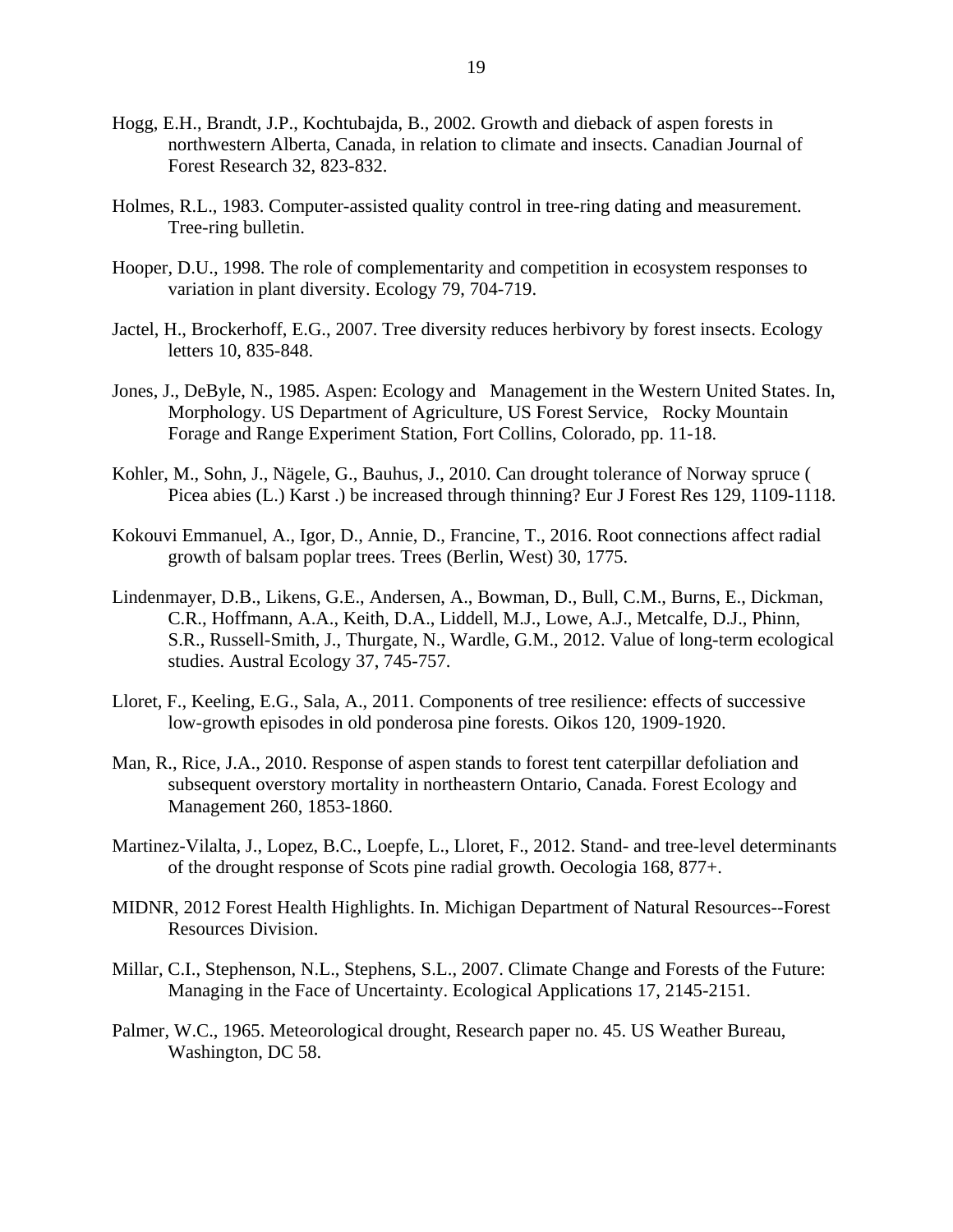- Perala, D., Alban, D., 1994. Allometric biomass estimators for aspen-dominated ecosystems in the upper Great Lakes. Forest Service research paper. In. Forest Service, St. Paul, MN (United States). North Central Forest Experiment Station.
- Perkins, D., Uhl, E., Biber, P., Ben du, T., Carraro, V., Rötzer, T., Pretzsch, H., 2018. Impact of Climate Trends and Drought Events on the Growth of Oaks (Quercus robur L. and Quercus petraea (Matt.) Liebl.) within and beyond Their Natural Range. Forests 9, 108.
- Powers, R., 2002. Effects of soil disturbance on the fundamental, sustainable productivity of managed forests. USDA Forest Service Gen. In. Tech. Rep. PSW-GTR-183.
- Powers, R.F., 2006. Long-Term Soil Productivity: genesis of the concept and principles behind the program (1).(INTRODUCTION). Canadian Journal of Forest Research 36, 519.
- Rehfeldt, G.E., Ferguson, D.E., Crookston, N.L., 2009. Aspen, climate, and sudden decline in western USA. Forest Ecology and Management 258, 2353-2364.
- Reinikainen, M., D'Amato, A.W., Fraver, S., 2012. Repeated insect outbreaks promote multicohort aspen mixedwood forests in northern Minnesota, USA.(Report). Forest Ecology and Management 266, 148.
- Roberts, S.D., Harrington, C.A., Terry, T.A., 2005. Harvest residue and competing vegetation affect soil moisture, soil temperature, N availability, and Douglas-fir seedling growth. Harvest residue and competing vegetation affect soil moisture, soil temperature, N availability, and Douglas-fir seedling growth 205, 333-350.
- Robison, D., Raffa, K., 1994. Characterization of Hybrid Poplar Clones for Resistance to the Forest Tent Caterpillar. Forest Science 40, 686-714.
- Rogers, P.C., Eisenberg, C., St. Clair, S.B., 2013. Resilience in Quaking Aspen: Recent advances and future needs. Forest Ecology and Management 299, 1-5.
- Rogers, P.C., Pinno, B.D., Šebesta, J., Albrectsen, B.R., Li, G., Ivanova, N., Kusbach, A., Kuuluvainen, T., Landhäusser, S.M., Liu, H., Myking, T., Pulkkinen, P., Wen, Z., Kulakowski, D., 2020. A global view of aspen: Conservation science for widespread keystone systems. Global Ecology and Conservation 21, e00828.
- Rozendaal, D.M.A., Kobe, R.K., 2014. Competitive balance among tree species altered by forest tent caterpillar defoliation. Forest ecology and management 327, 18-25.
- Schowalter, T.D., 2017. Biology and Management of the Forest Tent Caterpillar (Lepidoptera: Lasiocampidae). Journal of Integrated Pest Management 8.
- Shields, W.J., Jr., Bockheim, J.G., 1981. Deterioration of trembling aspen clones in the Great Lakes region. Deterioration of trembling aspen clones in the Great Lakes region [Populus tremuloides] 11, 530-537.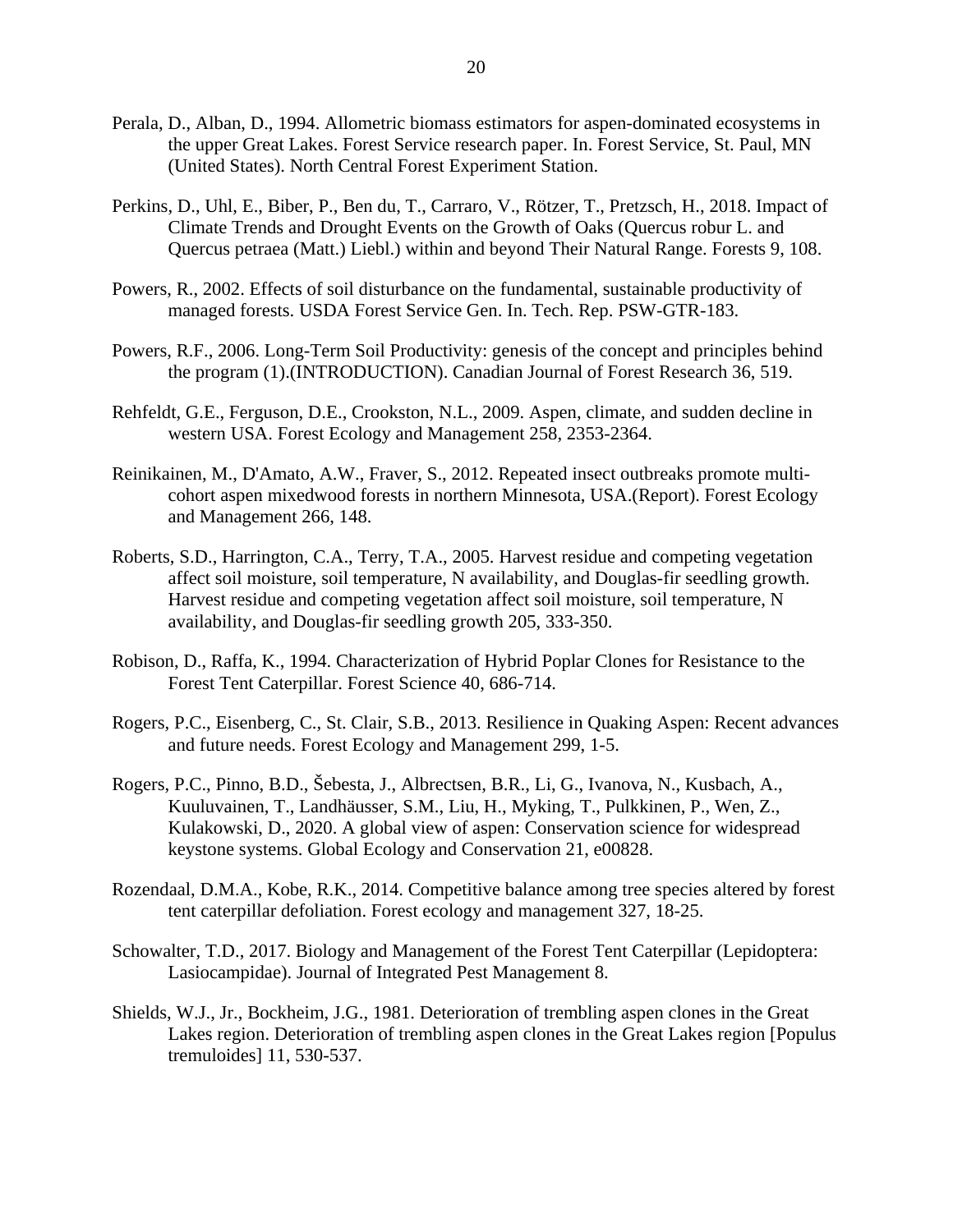- Slesak, R.A., Palik, B.J., D'Amato, A.W., Kurth, V.J., 2017. Changes in soil physical and chemical properties following organic matter removal and compaction: 20-year response of the aspen Lake-States Long Term Soil Productivity installations. Forest Ecology and Management 392, 68-77.
- Speer, J.H., 2010. Fundamentals of tree-ring research / James H. Speer. Tucson : University of Arizona Press, Tucson.
- Stokes, M.A., 1968. An introduction to tree-ring dating [by] Marvin A. Stokes and Terah L. Smiley. Chicago, University of Chicago Press, Chicago.
- Stone, D.M., Gates, J.A., Elioff, J.D., 1999. Are we maintaining aspen productivity on sand soils. ZumBahlen, B.; Ek, AR, comps. Proceedings, Improving forest productivity for timber a key to sustainability. St. Paul, MN: Department of Forest Resources, University of Minnesota, 177-184.
- Sánchez-Pinillos, M., Leduc, A., Ameztegui, A., Kneeshaw, D., Lloret, F., Coll, L., 2019. Resistance, Resilience or Change: Post-disturbance Dynamics of Boreal Forests After Insect Outbreaks. Ecosystems 22, 1886-1901.
- Thiffault, E., Hannam, K.D., Paré, D., Titus, B.D., Hazlett, P.W., Maynard, D.G., Brais, S., 2011. Effects of forest biomass harvesting on soil productivity in boreal and temperate forests — A review. Environmental Reviews 19, 278-309.
- Walmsley, J.D., Jones, D.L., Reynolds, B., Price, M.H., Healey, J.R., 2009. Whole tree harvesting can reduce second rotation forest productivity. Forest Ecology and Management 257, 1104-1111.
- Worrall, J.J., Keck, A.G., Marchetti, S.B., 2015. Populus tremuloides stands continue to deteriorate after drought-incited sudden aspen decline. Canadian Journal of Forest Research 45, 1768+.
- Worrall, J.J., Rehfeldt, G.E., Hamann, A., Hogg, E.H., Marchetti, S.B., Michaelian, M., Gray, L.K., 2013. Recent declines of Populus tremuloides in North America linked to climate. Forest Ecology and Management 299, 35-51.
- Ülo, N., Fernando, V., 2006. Tolerance to Shade, Drought, and Waterlogging of Temperate Northern Hemisphere Trees and Shrubs. Ecological monographs 76, 521-547.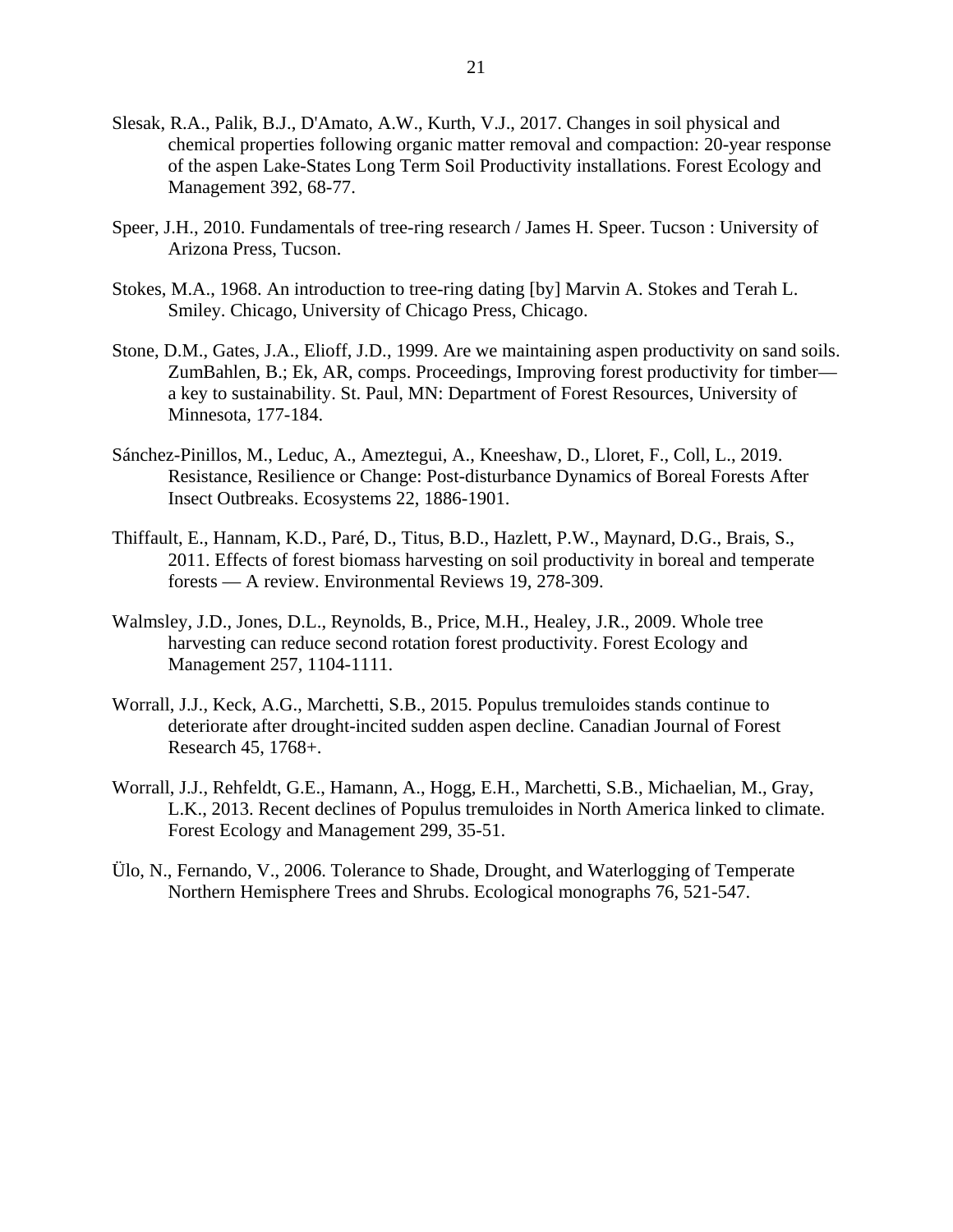# **Tables**

<span id="page-28-0"></span>Table 1. Model selection results for resistance, resilience, and recovery to drought. Factors include tree size (DBH), species (SPP), crowding (CIH), and treatments, where CPT=compaction and OMR=organic matter removal. Effect sizes are provided for top-ranking models. Models are ranked by AICC values. Bold text indicates significant effects ( $p < 0.05$ ).

| Model  |       |          | $\mathbb{R}^2$ |
|--------|-------|----------|----------------|
|        |       |          |                |
| 1      | 452.1 | $\Omega$ | 0.42           |
| 2      | 576.9 | 124.8    | 0.11           |
| 3      | 579.9 | 127.8    | 0.12           |
| 4      | 596.3 | 144.2    | 0.10           |
| 5      | 596.6 | 144.5    | 0.13           |
| 6      | 598.9 | 146.8    | 0.14           |
| $\tau$ | 605.1 | 153.0    | 0.04           |
| 8      | 613.9 | 161.8    | 0.12           |
| 9      | 615.4 | 163.3    | 0.05           |
| 10     | 624.3 | 172.2    | 0.06           |
|        | Rank  | AICc     | <b>Delta</b>   |

| <b>Resilience Models</b>                               | Model          | <b>AICC</b> | <b>Delta</b> | $\mathbf{R}^2$ |
|--------------------------------------------------------|----------------|-------------|--------------|----------------|
| Fixed effects                                          | Rank           |             |              |                |
| $-0.4940DBH + 1.6727SPP + 0.03423CIH + SPP*DBH + SPP*$ |                | 843.9       | $\Omega$     | 0.66           |
| CI <sub>H</sub>                                        |                |             |              |                |
| $DBH + SPP$                                            | 2              | 1055.7      | 211.8        | 0.38           |
| $DBH + SPP + CIH$                                      | 3              | 1058        | 214.1        | 0.39           |
| $DBH + SPP + OMR + CPT + OMR*CPT$                      | $\overline{4}$ | 1063.5      | 219.6        | 0.39           |
| $DBH + SPP + CIH + OMR + CPT + OMR*CPT$                | 5              | 1065.2      | 221.3        | 0.40           |
| $CIH + SPP$                                            | 6              | 1083.9      | 240.0        | 0.36           |
| $CI_H + SPP + OMR + CPT + OMR*CPT$                     | $\tau$         | 1088.2      | 244.3        | 0.36           |
| $DBH + CH$                                             | 8              | 1139.2      | 295.3        | 0.29           |
| $DBH + CIH + OMR + CPT + OMR*CPT$                      | 9              | 1141.6      | 297.7        | 0.30           |
| <b>Null</b>                                            | 10             | 1201.7      | 357.8        | 0.19           |

| <b>Recovery Models</b>                                     | Model | <b>AICC</b> | <b>Delta</b> | $\mathbb{R}^2$ |
|------------------------------------------------------------|-------|-------------|--------------|----------------|
| Fixed effects                                              | Rank  |             |              |                |
| $-0.0592DBH + 1.1325SPP + 0.0028CI_H + SPP*DBH + SPP*CI_H$ | 1     | 1371.4      | $\Omega$     | 0.71           |
| $CI_H + SPP$                                               | 2     | 1513.8      | 198.7        | 0.54           |
| $DBH + SPP + CIH$                                          | 3     | 1514.3      | 199.2        | 0.55           |
| $CI_H + SPP + OMR + CPT + OMR*CPT$                         | 4     | 1517.9      | 202.8        | 0.55           |
| $DBH + SPP$                                                | 5     | 1517.9      | 202.8        | 0.54           |
| $DBH + SPP + CIH + OMR + CPT + OMR*CPT$                    | 6     | 1519.3      | 204.2        | 0.55           |
| $DBH + SPP + OMR + CPT + OMR*CPT$                          | 7     | 1522.6      | 207.5        | 0.54           |
| $DBH + CIH + OMR + CPT + OMR*CPT$                          | 8     | 1816.9      | 501.8        | 0.20           |
| $DBH + CIH$                                                | 9     | 1826.2      | 511.1        | 0.20           |
| <b>Null</b>                                                | 10    | 1847.3      | 532.2        | 0.16           |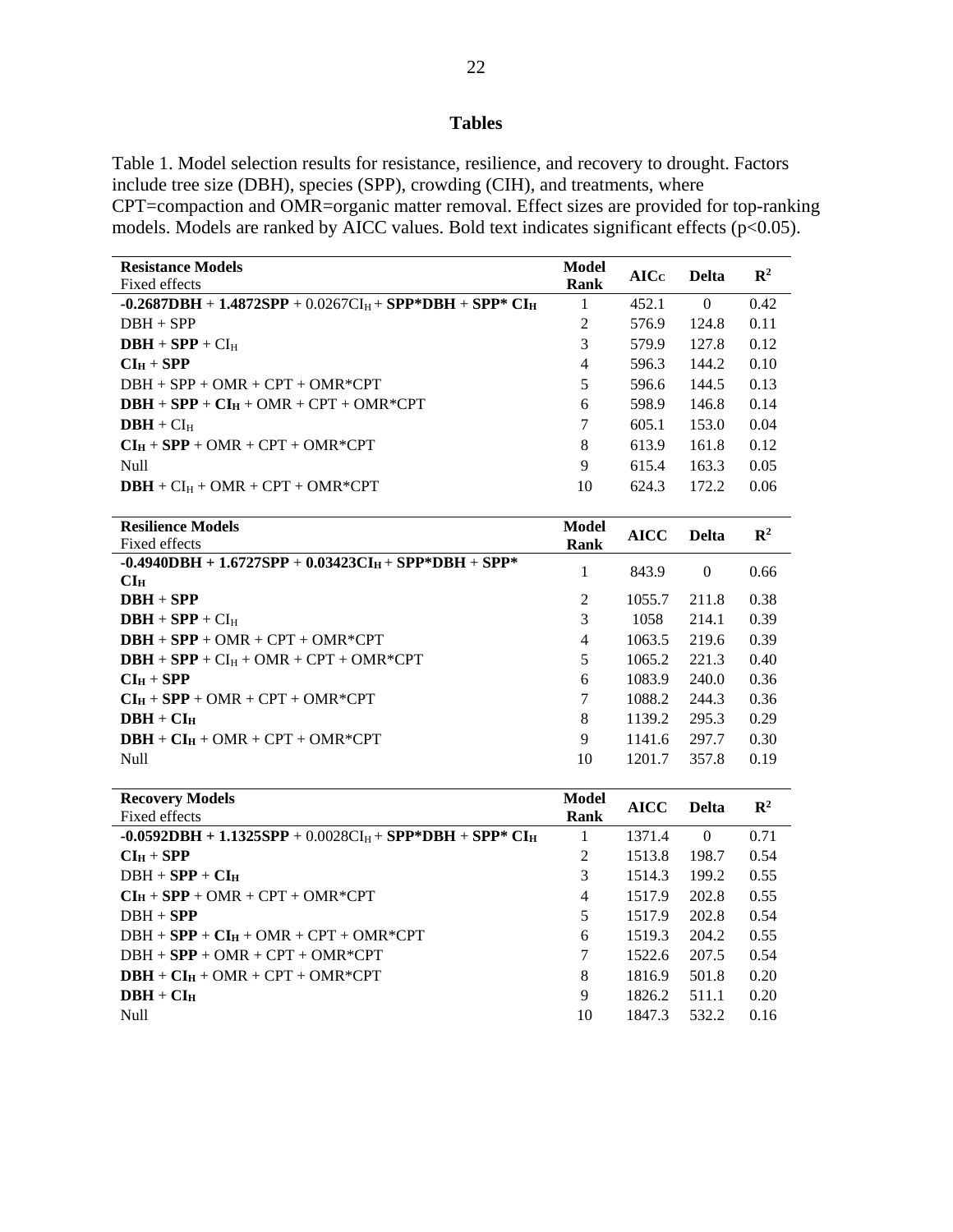<span id="page-29-0"></span>

40 meters

Figure 1. Diagram illustrating treatment plot and sampling design. All trees DBH > 10 cm DBH were stem mapped within a 12.6 m radius (area within blue circle) of the center of the treated plot. Additionally, cores were collected from all living trees greater than 10 cm DBH located within an 8 m radius of plot center (area within orange circle).



Figure 2. Superposed epoch analysis results for individual species' growth responses to drought. Species represented include Pinus strobus (panel A), Pinus resinosa (panel B), and Populus tremuloides (panel C). Bars indicate relative mean growth over the selected period, where bar color indicates significance of the departure from the chronology's mean ring width index (RWI) value. Light grey bars indicate growth was not significantly different from mean RWI and dark grey bars indicate growth was significantly different from mean RWI.

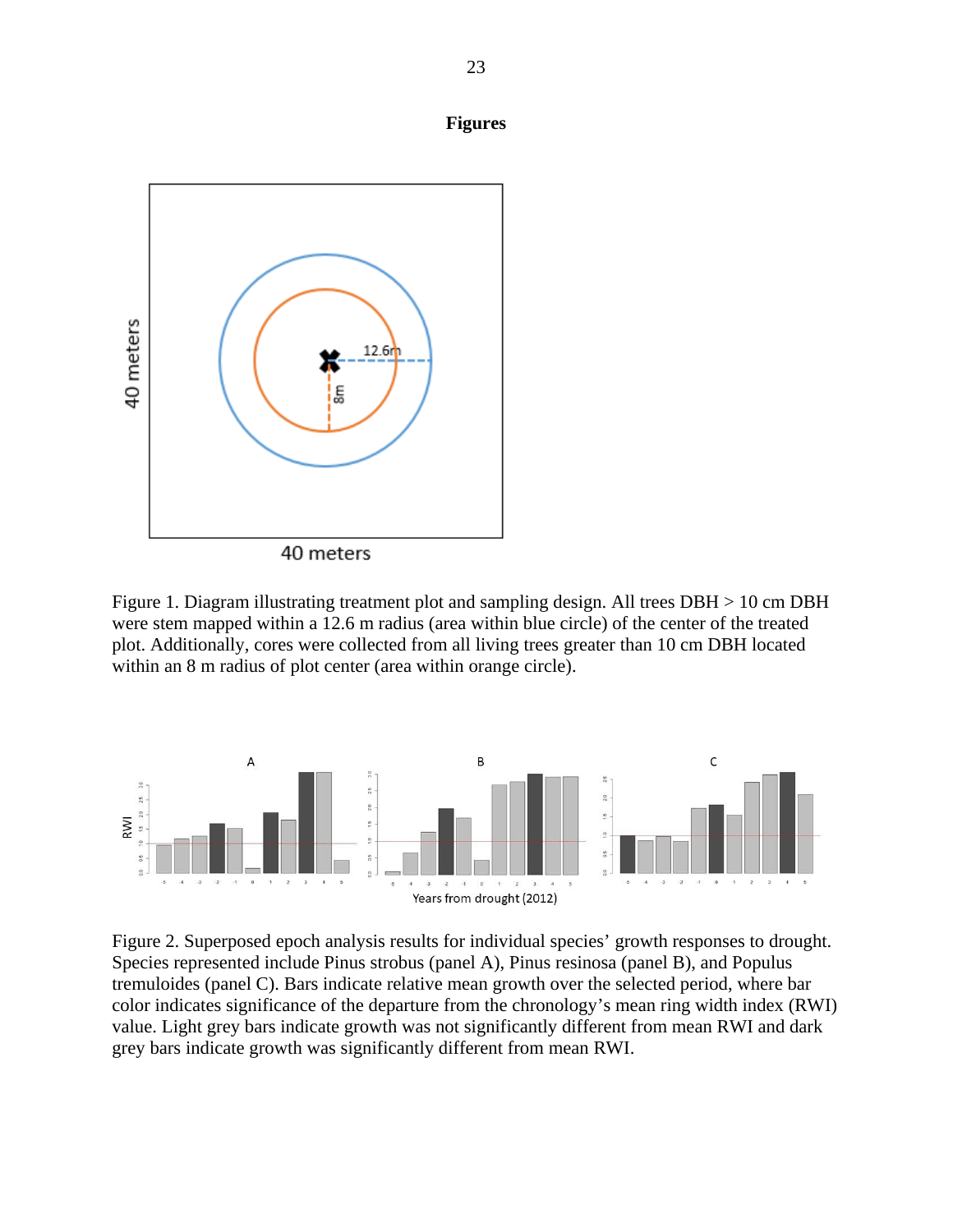# **Appendix A. Supplemental Tables**

| <b>Species</b> | Number of<br>cores | <b>Start year</b> | Mean tree ring<br>width, SD<br>(mm) | <b>RBAR</b> | Mean<br>sensitivity |
|----------------|--------------------|-------------------|-------------------------------------|-------------|---------------------|
| <b>ACRU</b>    | 15                 | 1995              | 2.16(0.721)                         | 0.411       | 0.265               |
| <b>PIRE</b>    | 6                  | 2005              | 3.68(1.341)                         | 0.768       | 0.445               |
| <b>PIST</b>    | $12 \overline{ }$  | 2000              | 3.54(1.430)                         | 0.62        | 0.528               |
| <b>POGR</b>    | 287                | 1995              | 2.51 (0.887)                        | 0.536       | 0.307               |
| <b>POTR</b>    | 85                 | 1995              | 2.19(0.893)                         | 0.524       | 0.342               |
| <b>PRSE</b>    | 8                  | 1996              | 2.20 (0.936)                        | 0.313       | 0.314               |
| QURU           | 39                 | 1997              | 2.44 (0.720)                        | 0.506       | 0.276               |

<span id="page-30-0"></span>Table A1. Tree-ring statistics for series analyzed in this study (RBAR=mean correlation coefficient among tree-ring series).

# **Appendix B. Supplemental Figures**

<span id="page-30-1"></span>

Figure B1. Plot showing the effects of the interaction between size and species on drought resistance.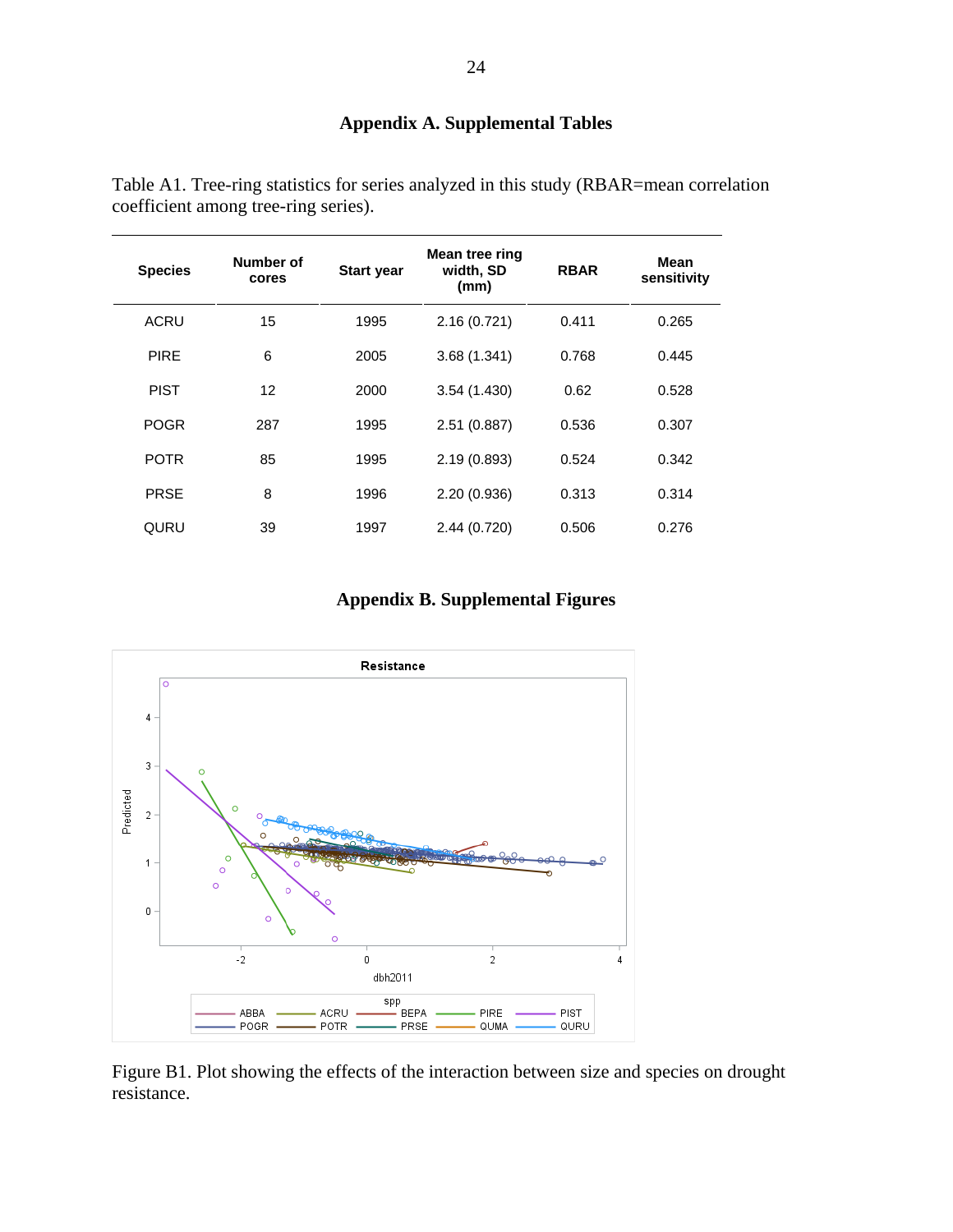

Figure B2. Plot showing the effects of the interaction between crowding ("Hegyi\_2011") and species on drought resistance.



Figure B3. Plot showing the effects of the interaction between size and species on drought resilience.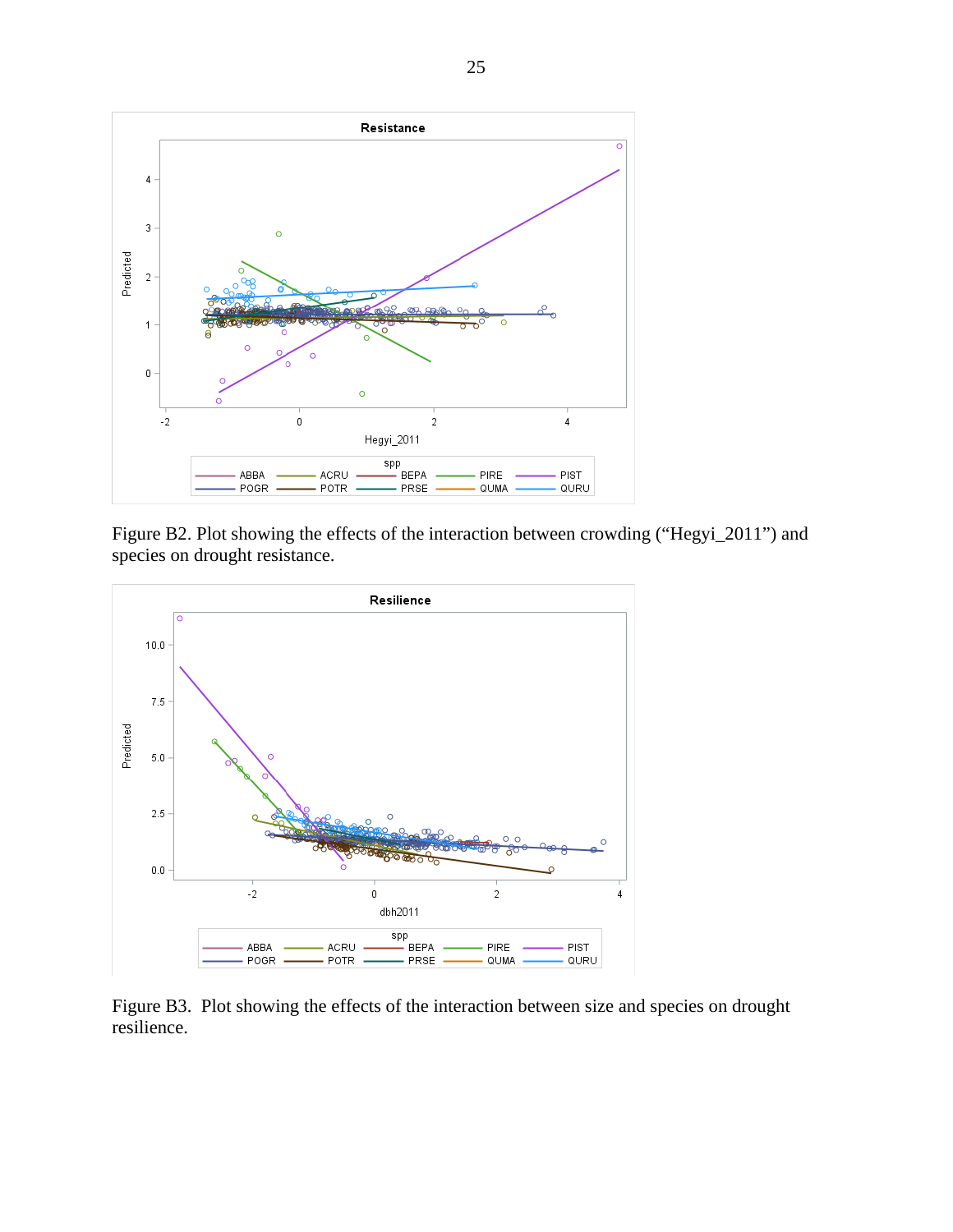

Figure B4. Plot showing the effects of the interaction between crowding ("Hegyi\_2011") and species on drought resilience.



Figure B5. Plot showing the effects of the interaction between size and species on drought recovery.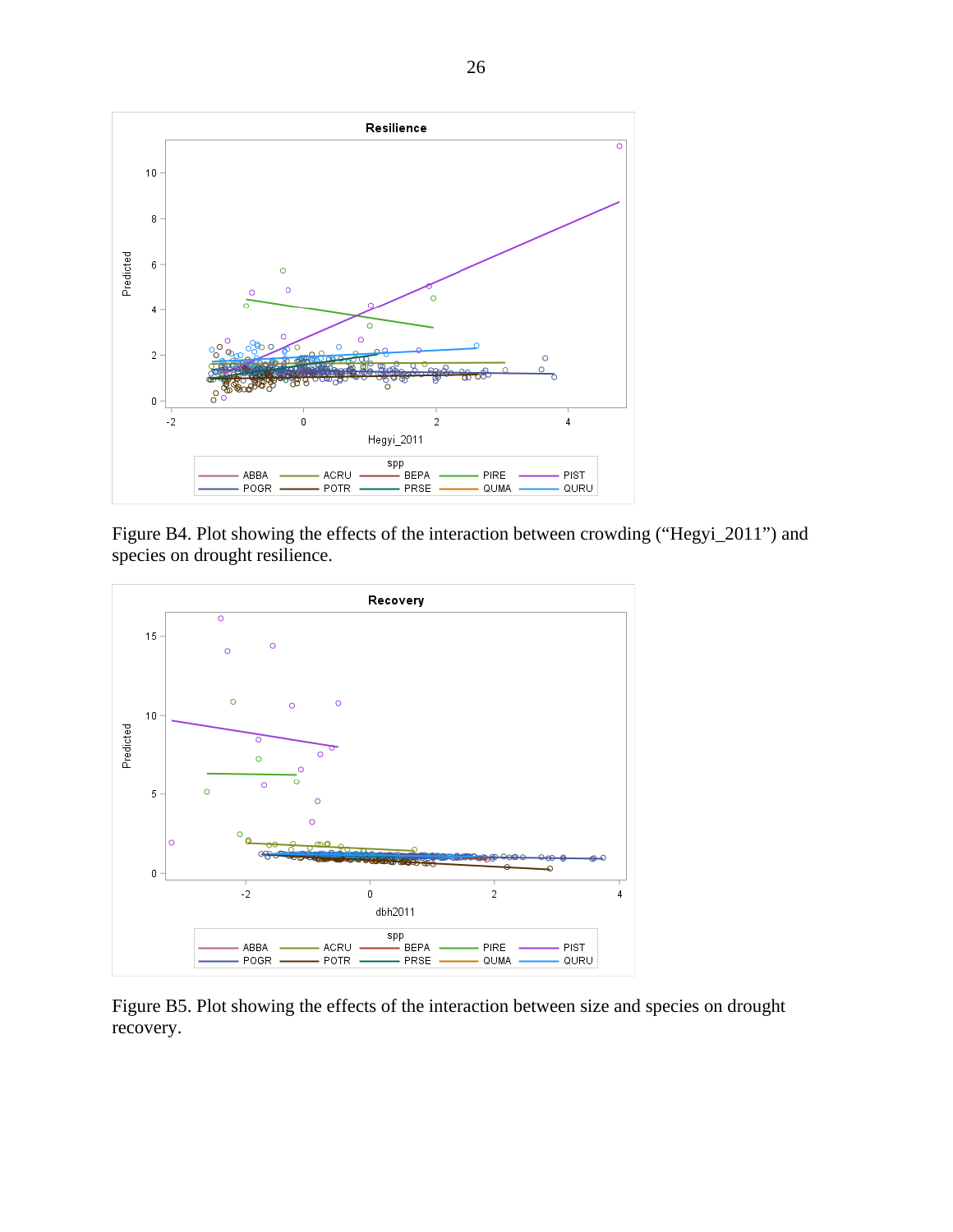

Figure B6. Plot showing the effects of the interaction between crowding ("Hegyi\_2011") and species on drought recovery.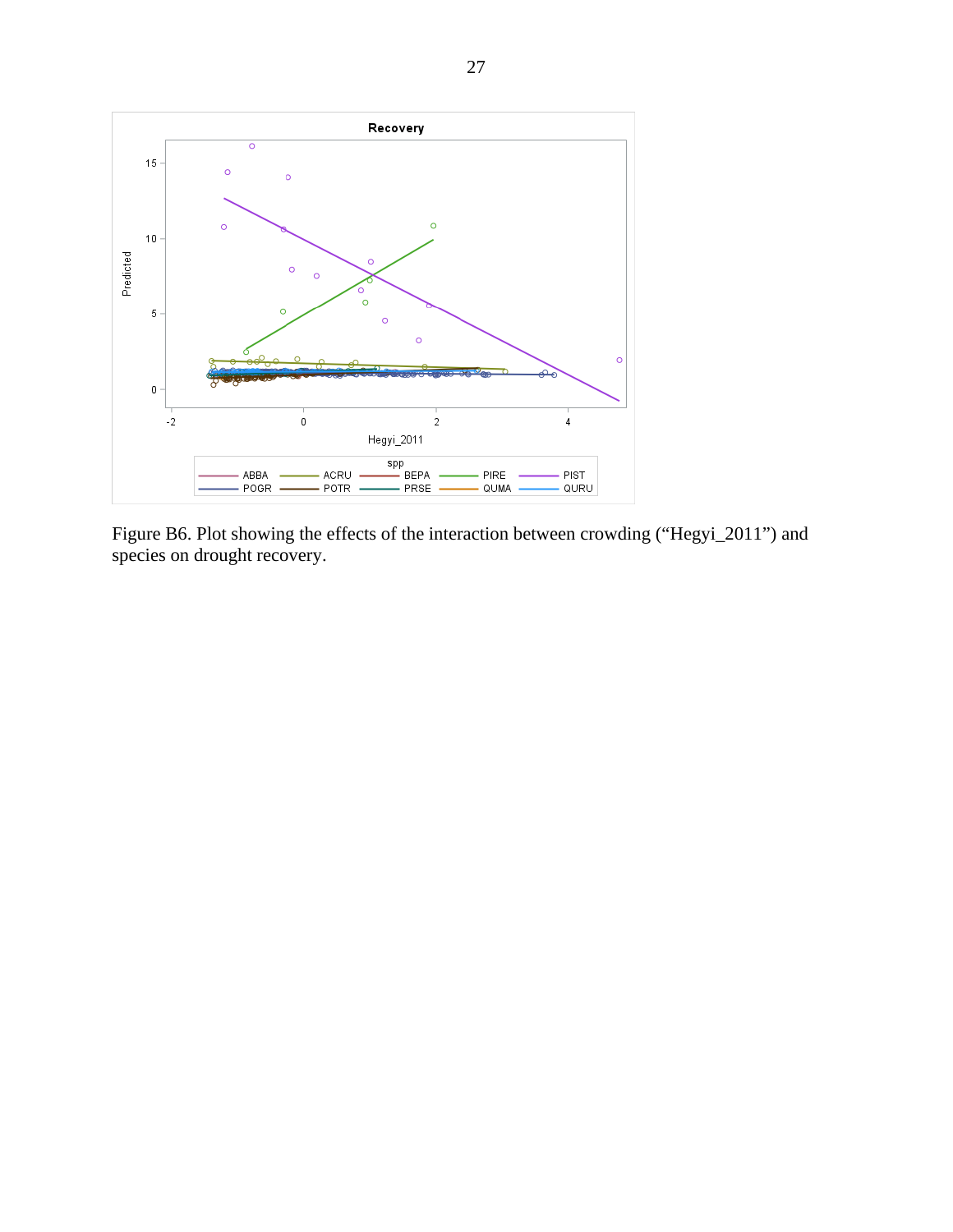### **CHAPTER 3. GENERAL CONCLUSIONS**

<span id="page-34-0"></span>Although our results showed no significant differences in drought response associated with treatments at the stand-scale, we know that species matters. Species like red pine and white pine showed the clearest response to the 2012 drought, with significant reductions in growth in 2012 that didn't reach pre-drought levels until two or three years later. Others, like bigtooth and quaking aspen (the two most abundant species in the study) did not experience significant reductions in growth during the drought, but did exhibit lower than average growth in some of the years prior to the drought. This could be due to FTC outbreaks in the region around those years, which could explain why a clear drought response is not apparent for these species (SEA and resistance, resilience, and recovery indices include relative measures of growth). It also means that treatments could affect drought response, but other factors obscured that response.

At the individual tree scale, factors such as size, species, crowding, and the interactions between size x species, and crowding x species were better indicators of drought response than treatments. Larger trees were less resistant, less resilient, and showed less recovery to drought than smaller trees. Species showed varied responses, with some responding significantly better or worse than others. *A. rubrum, P. resinosa, P. strobus, P. grandidentata, and P. tremuloides* were significantly less resistant to drought relative to *Q. rubra*; both *Pinus* species as well as *P. tremuloides* exhibited less resilience to drought relative to *Q. rubra;* and *P. strobus* was the only species to show more recovery to the 2012 drought relative to *Q. rubra.* Species at the site also responded differently given their size and crowding levels.

Understanding how aspen-birch forests in the Lake States respond to climate stressors will aid in maintaining this forest type on the landscape and at levels that can continue to be utilized for production. This project could serve as a baseline for comparison for future work at